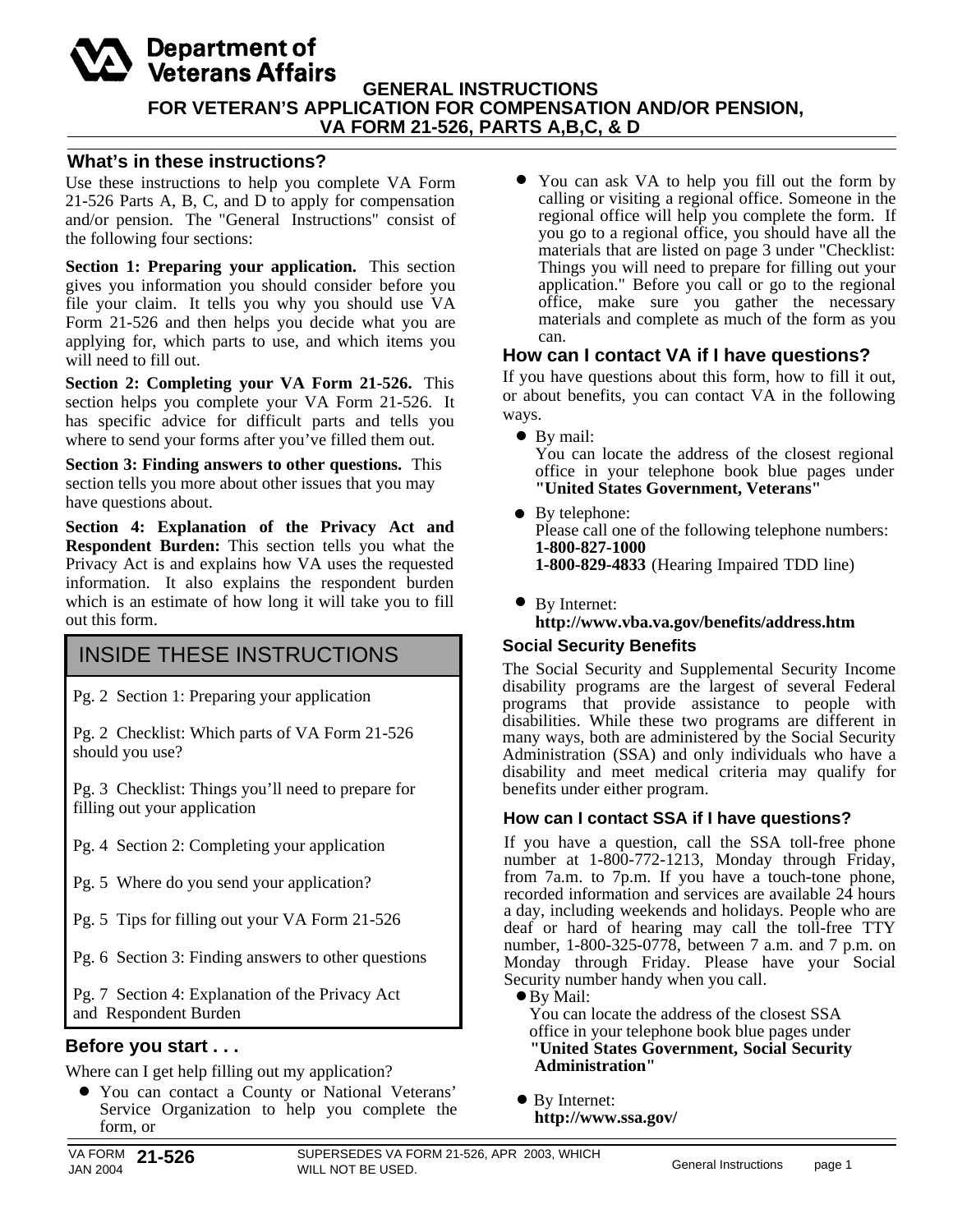#### **SECTION 1: PREPARING YOUR APPLICATION**

#### **What do I use VA Form 21-526 for?**

Use VA Form 21-526 to apply for compensation and/or pension benefits.

#### **You should apply for compensation benefits if** *any* **of the following are true:**

- **The set of the set of the service.**<br>
 You were injured while you were in the service.
- You were injured while you were in the service.<br>• You were seriously ill while you were in the service, and you believe you have continuing problems.
- problems.<br>
 You developed a mental or physical condition that evidence with the condition of the condition of the condition of the condition of the condition of the condition of the condition of the condition of the condi may be related to your military service.
- may be related to your military service.<br>
that confi<br>
 You are permanently and totally disabled and you instance,<br> **.** believe it is because of your military service.

#### **You should apply for pension benefits if** *all* **of the following are true:**

- **THE SUBARE SET ASSEMBLY AND THE SUBARE SET ASSEMBLY**<br>■ You are permanently and totally disabled (but not contract on as a result of your military service).
- as a result or your military service).<br>● You served on active duty during a wartime period.

VA Form 21-526 has four parts. Everyone has to fill out Part A of the form. You fill out some or all of the other parts depending on the benefits you are applying for. Once you have decided what you are applying for, find out which parts you need to use by reading through the check list below called "Which Parts of VA Form 21-526 Should You Use?"

#### **What can I do to help get my application processed faster?**

VA will make reasonable efforts to help you get this evidence. You can help us by telling us about all the evidence that supports your claim. Evidence is information that confirms that what you are telling us is correct. For instance, if you are claiming service connection for a certain disability, we will help you by requesting medical records from your doctor or from VA that show you have this disability. We will also help you by requesting records from other Federal or non-Federal agencies or companies. We will request your service medical records in claims for compensation.

Your income is limited. **.**

# CHECK LIST: WHICH PARTS OF VA FORM 21-526 SHOULD YOU USE?

 Look at the table below to find out which parts of VA Form 21-526 you should use to apply for different benefits.

|                             | You must fill out:                                |                                         |                                       |                                    |
|-----------------------------|---------------------------------------------------|-----------------------------------------|---------------------------------------|------------------------------------|
| If you are<br>applying for: | VA Form 21-526,<br>Part A: General<br>Information | VA Form 21-526,<br>Part B: Compensation | VA Form 21-526,<br>Part C: Dependency | VA Form 21-526,<br>Part D: Pension |
| Compensation<br>only        |                                                   |                                         |                                       |                                    |
| Pension Only                |                                                   |                                         |                                       |                                    |
| Compensation<br>and Pension |                                                   |                                         |                                       |                                    |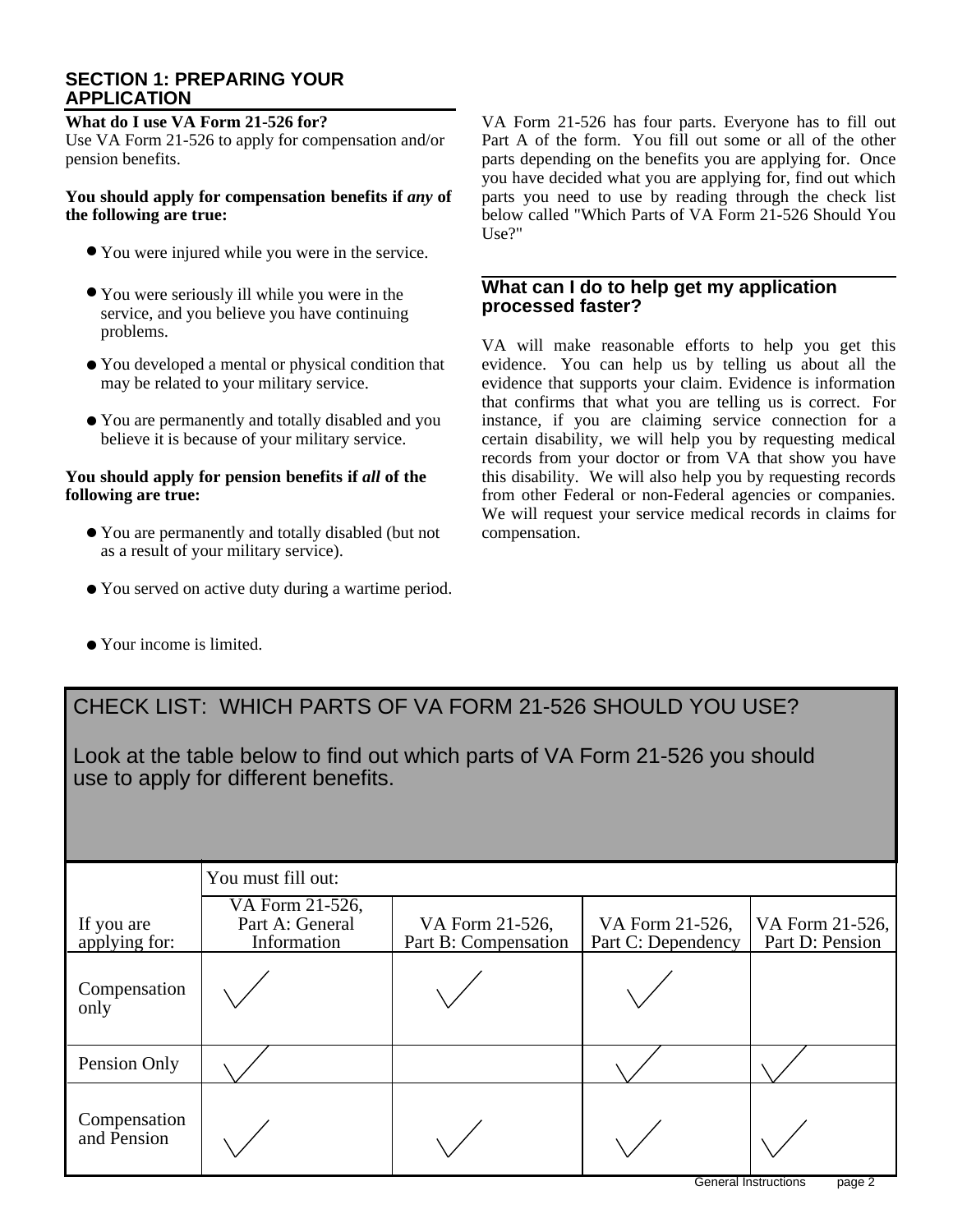# CHECKLIST: THINGS YOU'LL NEED TO PREPARE FOR FILLING OUT YOUR **APPLICATION APPLICATION**

| When you fill out this<br>VA Form                                                                                                                                  | You'll need this information ready to answer<br>$questions.$                                                                                                                                                                                                                                                                                                                                                                                                                                                                                                                                                                                | You should attach these<br>pieces of information                                                                                                                                                                                                                                                                                                                          |
|--------------------------------------------------------------------------------------------------------------------------------------------------------------------|---------------------------------------------------------------------------------------------------------------------------------------------------------------------------------------------------------------------------------------------------------------------------------------------------------------------------------------------------------------------------------------------------------------------------------------------------------------------------------------------------------------------------------------------------------------------------------------------------------------------------------------------|---------------------------------------------------------------------------------------------------------------------------------------------------------------------------------------------------------------------------------------------------------------------------------------------------------------------------------------------------------------------------|
| 21-526 Part A:<br>General Information                                                                                                                              | <b>Active Duty Information</b><br>• dates and places you entered and left duty<br>• mailing addresses of units you served in<br>Reserve Duty and National Guard Duty<br>information<br>• dates and places you entered and left duty<br>• mailing addresses of units you served in<br>List of military benefits you receive and amounts                                                                                                                                                                                                                                                                                                      | An original or certified copy of<br>DD214 or other separation papers<br>for all periods of service                                                                                                                                                                                                                                                                        |
| 21-526 Part B:<br>Compensation                                                                                                                                     | List of disabilities you are claiming, including<br><b>•</b> treatment dates in service<br>• name and address of the medical facilities<br>where you have been treated after service                                                                                                                                                                                                                                                                                                                                                                                                                                                        | An original or copies of all service<br>medical records you have<br>Medical records you have showing you<br>$\sim$<br>currently have this disability                                                                                                                                                                                                                      |
|                                                                                                                                                                    | Information about any environmental exposures or<br>events that caused the disabilities you are<br>claiming, including dates they happened                                                                                                                                                                                                                                                                                                                                                                                                                                                                                                  | Medical records you have indicating<br>L.<br>that the disability was caused by or<br>happened during your active service                                                                                                                                                                                                                                                  |
| 21-526 Part C:<br>Dependency                                                                                                                                       | Information about your current spouse,<br>including his/her Social Security number (and<br>VA file number if he/she is a veteran)<br>Information about you and your spouse's<br>previous marriages including dates and places<br>of those marriages and the dates and places<br>those marriages ended<br>Information about the children who live with you,<br>including their names, Social Security numbers,<br>dates and places of birth<br>Information about children not living with you,<br>including their names, dates and places of birth,<br>Social Security numbers, and amounts that you<br>contribute in child support for them | Copies of your marriage certificate<br>and all divorce decrees (May be<br>required in some cases)<br>Copies of the public birth records for<br>each child you claim as a dependent<br>(May be required in some cases)<br>Copies of the court records for<br>adoption for each adopted child                                                                               |
| 21-526 Part D:<br>Pension<br>Note: If you are a<br>veteran who is<br>age 65 or older<br>you DO NOT have<br>to submit medical<br>evidence with your<br>application. | Information about your training and employment<br>history for the past year, including<br>• name and address of employers<br>beginning and ending dates<br>of employment<br>Information about your nursing home, if you live<br>in one<br>Information about your net worth and your<br>dependents' net worth<br>Information about your recurring income and<br>your dependents' recurring income<br>Information about income you and your<br>dependents expect to receive in the next 12<br>months                                                                                                                                          | Current medical evidence telling us<br>about your disabilities<br>If you are in a nursing home, attach<br>a statement signed by an official of<br>the nursing home that includes<br>• the date you were admitted to a<br>nursing home<br>• your level of care in the nursing<br>home<br>Your nursing home payment<br>status, which is Medicaid coverage<br>or private pay |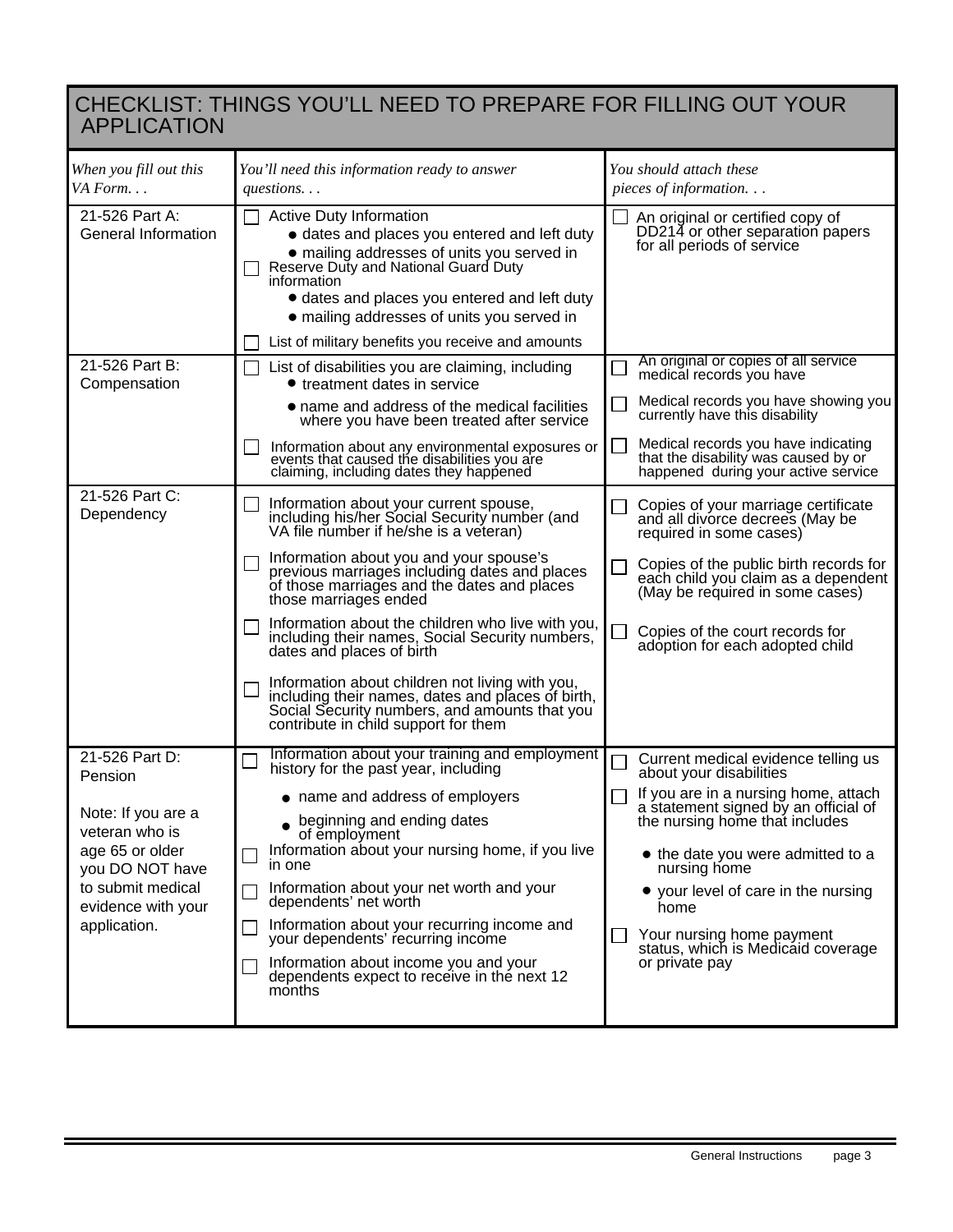#### **SECTION 2: COMPLETING YOUR APPLICATION**

You will find instructions on each part of VA Form 21-526 to help you fill them out. However, there still might be some areas of the forms that are difficult. In this section, we've included the answers to some common problems that claimants have with the forms. They should help you fill out your forms more quickly and easily.

#### **VA Form 21-526, Part A: General Information**

#### **Section III**

What is the Gulf War registry? VA has a registry of veterans who served in the Gulf War theater of operations. The information in this registry will be shared only with the Department of Defense and others as permitted by law (such as the National Academy of Sciences). We will keep you informed of significant developments in research on health consequences found to be related to military service in the Gulf War. You may request a VA health examination that will include consultation and counseling covering the results of the examination. You should contact your nearest VA medical facility to request an examination.

#### **Section VII**

Should I waive military retired pay for VA compensation? If you currently receive military retired pay, you should be aware that we will reduce your retired pay by the amount of any compensation that you are awarded. However, this is to your advantage because VA compensation **is not taxable and most retired pay is taxable.** Based on your application, if you are awarded compensation, we will tell the Military Retired Pay Center to reduce your retired pay by the amount of compensation you have been awarded. If you do notwant this to happen, you must sign **Item 21e** of VA Form 21-526, Part A to let us know.

#### **VA Form 21-526 Part B: Compensation**

#### **Section I**

What kind of disabilities should I list? When possible, try to list the actual disease and medical condition that a doctor has diagnosed. Be as specific as you can.

#### **Do I have to include any records with this claim form?**

If you have records that support your claim you should attach them to this claim form. If you know of other records that will support your claim, VA will help you by requesting them from the person, company, or agency that has them. On this form you must tell us the name and address of the person, company or agency that has these records, the approximate time frame covered

these records, and the condition for which you were treated in the case of medical records. If you received treatment from a military health care facility after your discharge from service, private physician, or any other health care provider, complete the attached VA Form 21-4142, Authorization and Consent to Release Information to the Department of Veterans Affairs (VA). We will use this form to request these records.

#### **VA Form 21-526, Part C: Dependency**

#### **Section III**

Who can I count as a dependent child? VA recognizes your biological children, adopted children, and stepchildren as dependents. But these children must be unmarried and:

- 
- be at least 18 but under 23 and pursuing an approved course of education, or **■**<br> **■** be under the age of 18, or<br> **■** be at least 18 but under 23 and pursuan<br>
pursuance of education. or
- approved course of education, or have become permanently unable to support themselves before reaching the age of 18.

#### **VA Form 21-526 Part D: Pension**

#### **Section IV**

What do you mean by "net worth"? Your net worth is the market value of all the interest and rights you have in any kind of property. However net worth does not include your single family dwelling unit and a reasonable lot area. Net worth also does not include the personal things you use everyday like your vehicle, clothing, and furniture.

NOTE: If you are a veteran who is age 65 or older, you DO NOT have to submit medical evidence with your application.

#### **What do I do when I have finished my application?**

1. Make sure you sign and date VA Form 21-526, Part A*.* You must provide your signature in Section IX, Item 25 of this form. If you don't sign the form, VA will return it for you to sign, and it will take longer for us to process it.

2. Attach any materials that support and explain your claim*.* Be sure to look at the checklist on page 3 of these instructions to make sure that you have attached all important pieces of information to your application.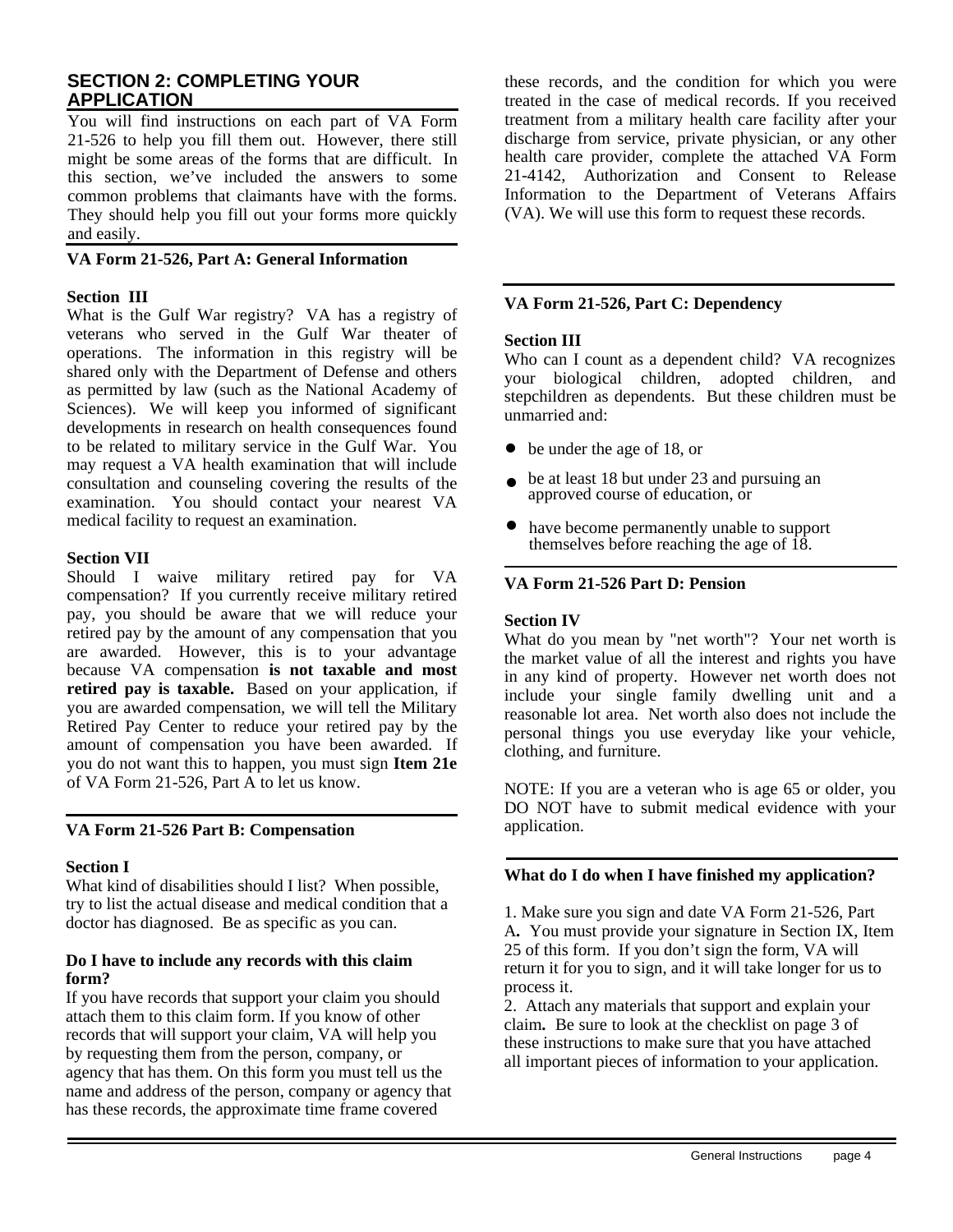#### **SECTION 2: COMPLETING YOUR APPLICATION (Continued)**

3. You may complete the attached VA Form 21-4142, Authorization and Consent to Release Information to the Department of Veterans Affairs (VA), with your VA Form 21-526 if you want help getting additional records. By signing VA Form 21-4142, you authorize any doctors, hospitals, or caregivers that have treated you to release information about your treatment to VA. Be sure to sign and date the form. Make as many copies of VA Form 21-4142 as you need to give authorization to all the doctors, medical facilities, or caregivers that treated you. You do not need to complete this form for any treatment you received at a VA facility.

4. Make a photocopy of your application and everything that you submit to VA. By having copies, you will be prepared if VA has a question about your application.

#### **Where do I send my application?**

Mail the original application and your supporting materials to the closest VA office. You can find the address in your local telephone book or at the VBA internet web site:

**http://www.vba.va.gov/benefits/address.htm**

#### **What if I need to change or add information to my application after I give it to VA?**

If you find that you need to change or add information to your application, contact the VA office where you submitted your application immediately. In a letter, make sure you specify:

- your name, **.**
- claim number if you know it (or Social • your name,<br>
• claim number if you know<br> **Security number if you do** 
	- Security number if you don't know the claim number), and
- **the item number you want to change or add**  to. **.** number), and<br> **.** the item number you wan

# TIPS FOR FILLING OUT YOUR VA FORM 21-526

#### **ATTACHING FORMS AND OTHER INFORMATION**:

 Throughout this form, you will be asked to attach certain pieces of information to the form itself. For example, you are asked to attach a DD214 to your Form 21-526, Part A. The **DD214 needs to be an originalor certified copy,** other documents do not. To get a certified copy, you can take your original to the courthouse and have it copied and signed by an official of the court. A VA employee can also "certify" a copy for you.

### **ANSWERING QUESTIONS COMPLETELY:**

 Remember that the more questions you answer, the faster your claim can be processed. Try to answer every question that applies to your situation and fill out as much of the form as you can. The list below answers some questions that you might be wondering about: can. The list below answe<br>you might be wondering a<br>• What if my answer to a

- *What if my answer to a question is "none" or*  $"0"$ ? Write that as your answer.<br>■ *What if I need to include an address that is What if my answer to a question is "none" or "0"?* Write that as your answer.
- *not in the United States?* Make sure that you include the name of the country in your answer.  $\bullet$  *What if I need more space to answer a* **.** ∂ *What if I need more space to answer a*
- *question?* You can use Part A of the 21-526, page 5, Item 29 "Remarks" or attach a sheet of paper to your form. Write "Continuation of answers" at the top of the page, your name, and your VA claim number. If this is your first claim, you will not have a VA claim number, so write your Social Security number instead. For each question that you need more room, write "Continuation of Item"and the item number. For example, if you need more room to answer Item 16 on VA Form 21-526, part A, write "Continuation of Item 16, VA Form 21-526, Part A."

 KEEPING RECORDS: It is important that you keep a copy of all the forms you fill out and give to VA. This way you will have your own complete record to refer to.

 SIGNING FORMS: Be sure to sign every form you fill out before you send it to us.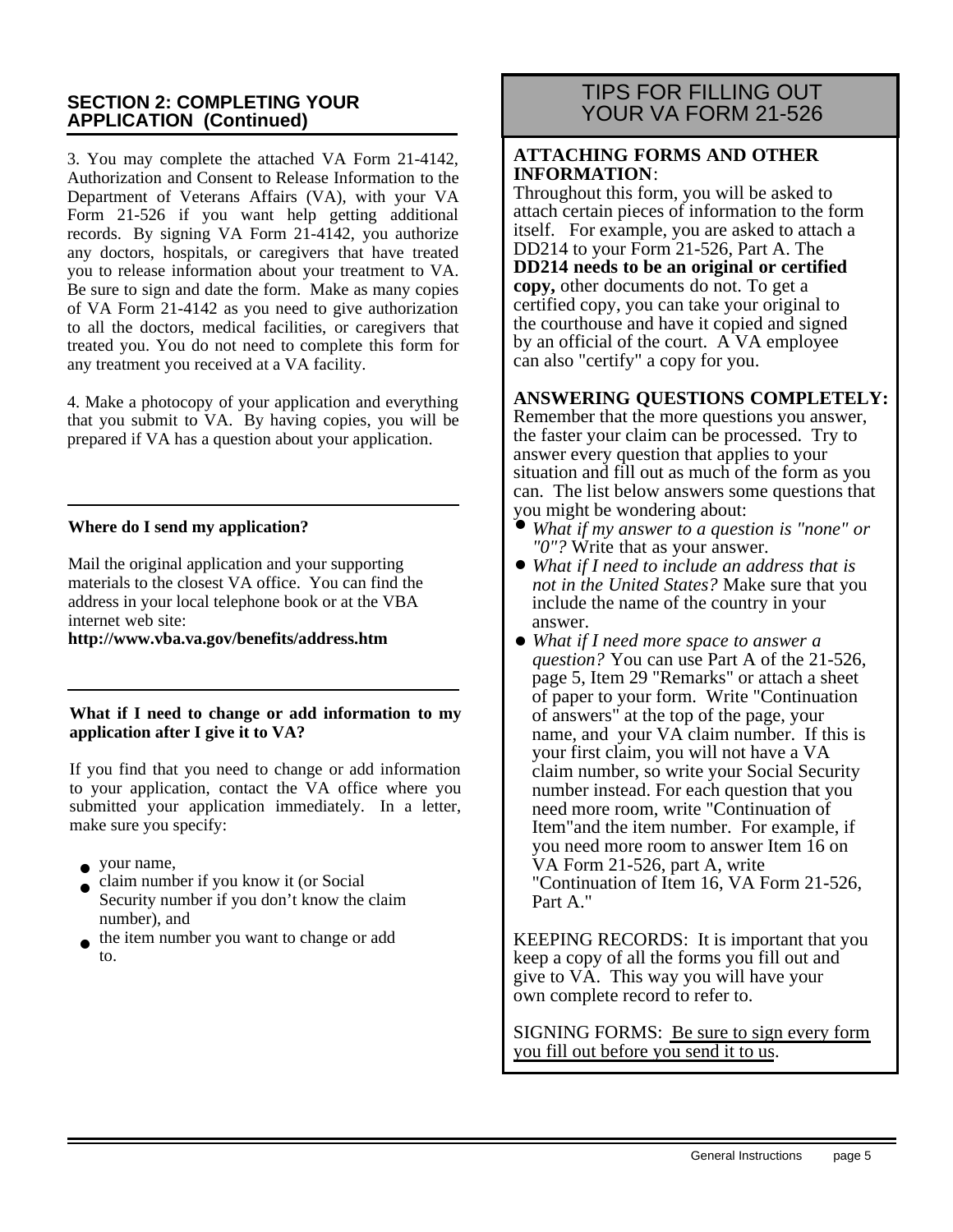#### **SECTION 3: FINDING ANSWERS TO OTHER QUESTIONS**

#### **What can you tell me about VA benefits and how VA decides what I will or will not receive?**

VA pays veterans' disability compensation for disability(ies) that are a result of their military service. If VA determines that your disability(ies) are 30% or more disabling, VA can pay additional compensation for your spouse, children, and dependent parents. VA will pay ahigher amount of compensation for a spouse when the spouse is a patient in a nursing home or is disabled and requires the regular aid and attendance of another person.

VA pays disability pension to veterans who: A pays disability pension to

 are permanently and totally disabled, but not as a result of military service or the veteran's own willful misconduct

**.**

 served during: Mexican Border Period World War I World War II Korean Conflict Vietnam Era Gulf War

VA pays disability pension based on the amount of income that the veteran and family received and the number of dependents in the family. This is based on law. VA must include as income all sources that federal law specifies. You can find out what the current income limitations and rates of benefits are by contacting your nearest VA office. See page 1, "How can I contact VA if I have a question?" for ways to contact us.

VA may pay a higher rate of disability pension to a veteran who is a patient in a nursing home, otherwise needs regular aid and attendance, or who is permanently confined to his or her home because of a disability.

#### **I would like help in understanding the process of getting my benefits. What can I do?**

You can ask someone to act as your representative. A representative can be:

**■** An accredited member of an accredited organization or other service organization that the Secretary of Veterans Affairs recognizes.

● An agent recognized by VA or a licensed lawyer. Agents and attorneys can charge you for services that you get from them only after the Board of Veterans Appeals (BVA) gives you their final decision about your application. That means you can use an attorney during any stage of your application for benefits. However, the agent or attorney cannot charge you for services unless you are trying to resolve a dispute with VA after BVA has made a decision about your claim.

 If you want to use <sup>a</sup> representative to help you with your application, contact the closest VA office. Depending on the type of representative you want to designate, we will send you one of the following forms:

- will send you one of the following forms:<br>● VA Form 21-22, Appointment of Veterans Service Organization as Claimant's Representative
- **VA Form 22A, Appointment of Individual as VA Form 22A, Appointment of Individual as** Claimant's Representative

#### **What if I believe that VA has made an error in processing or deciding on my benefits?**

You can ask for a personal hearing at any time during the processing of your claim. That means you can ask for the hearing while VA is processing your claim or after VA has made a decision. You should contact the nearest VA office and tell them that youwant a personal hearing on your case. Someone in the local VA office will arrange a time and a place for your hearing. At this hearing, you can bring witnesses. VA will record whatever you and your witnesses say during the hearing and include it in the official record. VA will furnish the hearing room and officials, and prepare a transcript of the hearing. VA cannot pay your expenses or the expenses of anyone you want to bring with you to the hearing. After your claim has been decided you will have **one year** from the date of notice to appeal that decision.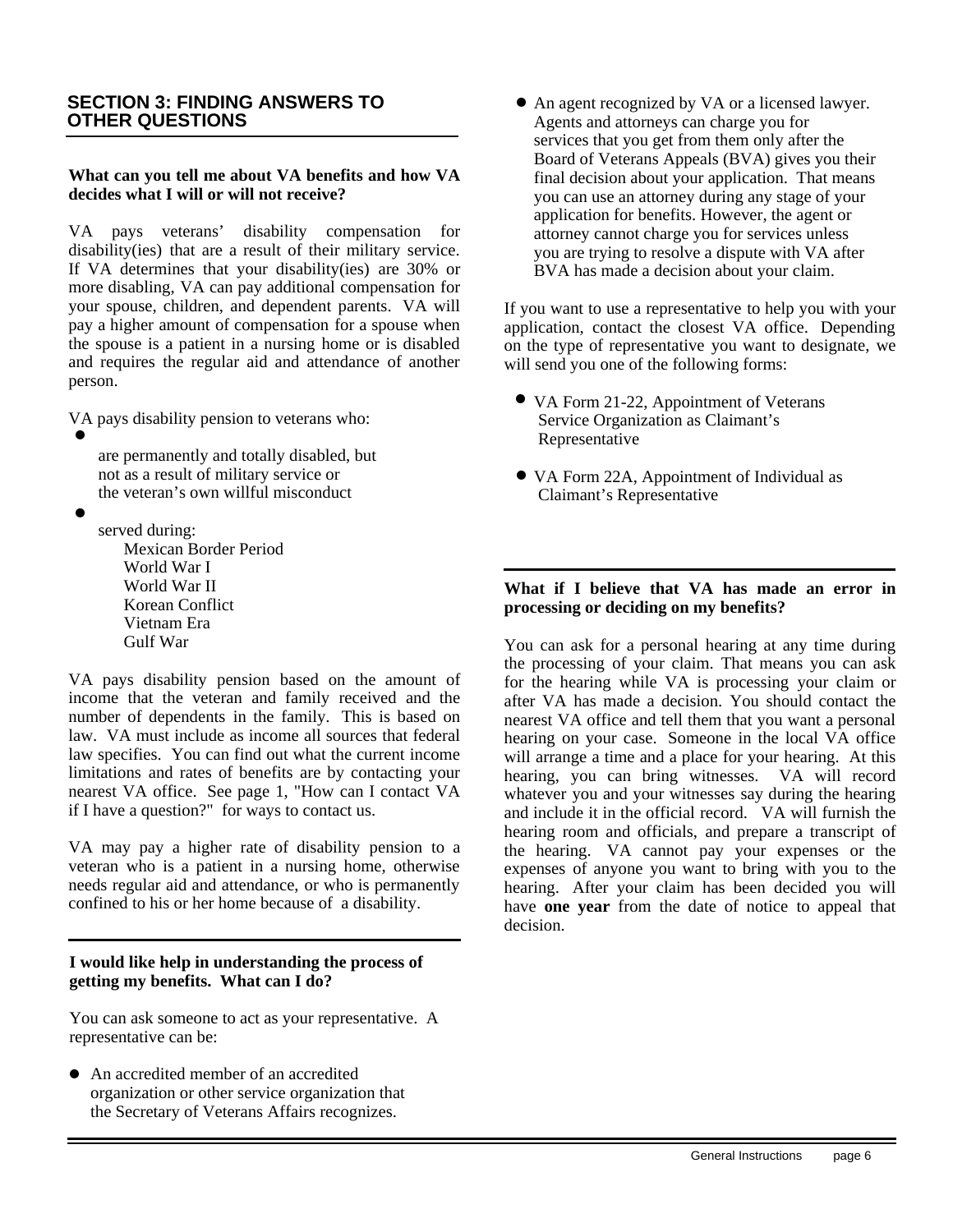# **SECTION 4: Explanation of the Privacy Act and Respondent Burden**

**PRIVACY ACT INFORMATION:** No allowance of compensation or pension may be granted unless this form is completed fully as required by law (38 U.S.C. 5101). The responses you submit are considered confidential (38 U.S.C. 5701). VA may disclose the information that you provide, including Social Security numbers, outside VA if the disclosure is authorized under the Privacy Act, including the routine uses identified in the VA system of records, 58VA21/22 Compensation, Pension, Education, and Rehabilitation Records - VA. The requested information is considered relevant and necessary to determine maximum benefits under the law. Information submitted is subject to verification through computer matching programs with other agencies. VA may make a "routine use" disclosure for: civil or criminal law enforcement, congressional communications, epidemiological or research studies, the collection of money owed to the United States, litigation in which the United States is a party or has an interest, the administration of VA programs and delivery of VA benefits, verification of identity and status, and personnel administration. The requested information is considered relevant and necessary to determine maximum benefits under the law. Information that you furnish may be utilized in computer matching programs with other Federal or state agencies for the purpose of determining your eligibility to receive VA benefits, as well as to collect any amount owed to the United States by virtue of your participation in any benefit program administered by the Department of Veterans Affairs.

**Income and employment information:** The income and employment information furnished by you will be compared with information obtained by VA from the Secretary of Health and Human Services or the Secretary of the Treasury under clause (viii) of section 6103 (1)(7)(D) of the Internal Revenue Code of 1986.

**Social Security information:** You are required to provide the Social Security number(s), requested under 38 U.S.C. 5101(c)(1). VA may disclose Social Security numbers as authorized under the Privacy Act, and, specifically, may disclose them for the purposes stated above.

**Respondent Burden:** VA may not conduct or sponsor, and respondent is not required to respond to this collection of information unless it displays a valid OMB Control Number. Public reporting for this collection of information is estimated to average 1 hour and 30 minutes per response, including the time for reviewing instructions, searching existing data sources, gathering and maintaining the data needed, and completing and reviewing the collection of information. If you have comments regarding this burden estimate or any other aspect of this collection of information, call 1-800-827-1000 for mailing information on where to send your comments.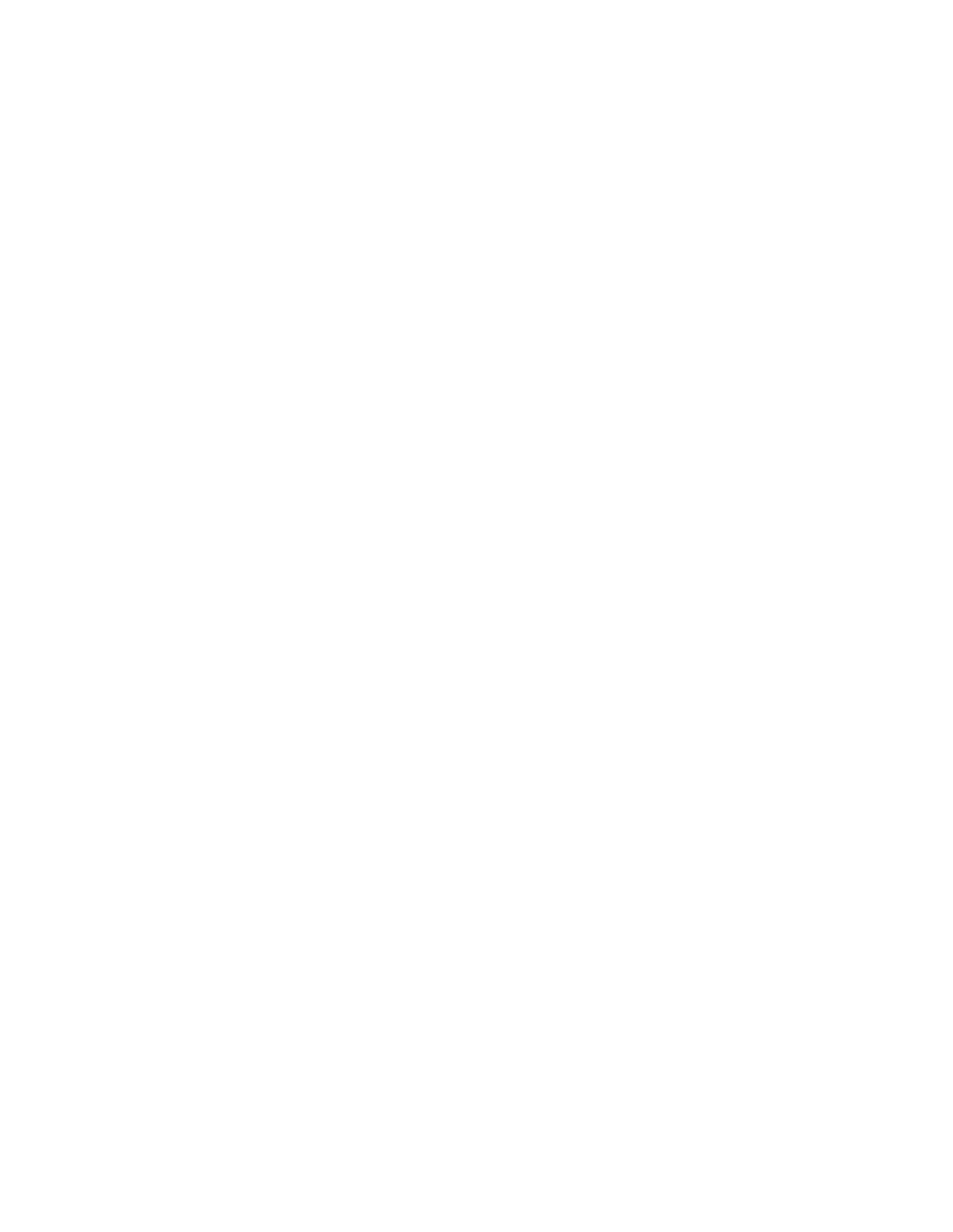| <b>Department of</b><br><b>Veterans Affairs</b>                                                                          |                                                                                                                                                                                                                                                                                                                                                                                                          | OMB Approved No. 2900-0001<br>Respondent Burden: 1 hour 30 minutes<br>(DO NOT WRITE IN THIS SPACE) |  |  |  |  |
|--------------------------------------------------------------------------------------------------------------------------|----------------------------------------------------------------------------------------------------------------------------------------------------------------------------------------------------------------------------------------------------------------------------------------------------------------------------------------------------------------------------------------------------------|----------------------------------------------------------------------------------------------------|--|--|--|--|
|                                                                                                                          | <b>VETERAN'S APPLICATION FOR COMPENSATION AND/OR PENSION,</b><br>VA Form 21-526, Part A: General information                                                                                                                                                                                                                                                                                             |                                                                                                    |  |  |  |  |
|                                                                                                                          | Please read the attached "General Instructions" before you fill out this form.                                                                                                                                                                                                                                                                                                                           |                                                                                                    |  |  |  |  |
| Tell us<br><b>SECTION</b><br>what you<br>I<br>are<br>applying<br>for<br>Check the box that says<br>what you are applying | 1. What are you applying for? If you are unsure please refer to the "General Instructions"<br>page 2 Section 1: Preparing your application<br>Fill out Part A of VA Form 21-526 and Parts B and C<br>Compensation<br>$\blacktriangleright$<br>Pension<br>Fill out Part A of VA Form 21-526 and Parts C and D<br>Compensation and<br>Fill out Part A of VA Form 21-526 and Parts B, C<br>Pension<br>and D |                                                                                                    |  |  |  |  |
| for. Be sure<br>to complete the other<br>Parts you need.                                                                 | 2a. Have you ever filed a claim with VA<br>No $(If "No," skip Item 2b and go to Item 3)$<br>(If "Yes," provide file number below)<br>Yes -                                                                                                                                                                                                                                                               | 2b. I filed a claim for<br>Compensation<br>Pension<br>Other_<br>$(Got \ to 2b)$                    |  |  |  |  |
| Tell us<br><b>SECTION</b><br>about<br>$\mathbf{I}$<br>you                                                                | 3. What is your name?<br>First<br>Middle                                                                                                                                                                                                                                                                                                                                                                 | Suffix (If applicable)<br>Last                                                                     |  |  |  |  |
| We need information<br>about you to process<br>your claim faster.                                                        | 4. What is your Social Security<br>number?                                                                                                                                                                                                                                                                                                                                                               | 5. What is your sex?<br>Female<br>Male                                                             |  |  |  |  |
|                                                                                                                          | 6a. Did you serve under another name?<br>Yes $(If "Yes," go to Item 6b)$<br>No $(If "No," go to Item 7)$                                                                                                                                                                                                                                                                                                 | 6b. Please list the other name(s) you served under                                                 |  |  |  |  |
| Give us your current<br>mailing address in the<br>space provided. If it<br>will change within the                        | 7. What is your address?<br>Street address, rural route, or P.O. Box<br>Apt. number                                                                                                                                                                                                                                                                                                                      |                                                                                                    |  |  |  |  |
| next three months,<br>give us that new                                                                                   | City<br><b>State</b>                                                                                                                                                                                                                                                                                                                                                                                     | <b>ZIP Code</b><br>Country                                                                         |  |  |  |  |
| address in block 29<br>"Remarks." Also in<br>block 29, give us the<br>date you think you will<br>be at the new           | 8. What are your telephone numbers?<br>Daytime<br>Evening                                                                                                                                                                                                                                                                                                                                                | 9. What is your e-mail address?                                                                    |  |  |  |  |
| address.                                                                                                                 | 10. What is your date of birth?                                                                                                                                                                                                                                                                                                                                                                          | 11. Where were you born?                                                                           |  |  |  |  |
|                                                                                                                          |                                                                                                                                                                                                                                                                                                                                                                                                          | City<br><b>State</b><br>Country                                                                    |  |  |  |  |
| OWCP used to be<br>called the U.S. Bureau<br>of Employees<br>Compensation                                                | 12a. Are you receiving disability<br>benefits from the Office of Workers'<br>Compensation (OWCP)?<br>No<br>Yes                                                                                                                                                                                                                                                                                           | 12b. When was the claim filed?                                                                     |  |  |  |  |
|                                                                                                                          | (If "Yes," answer 12b and 12c also)                                                                                                                                                                                                                                                                                                                                                                      | 12c. What disability are you receiving benefits<br>for?                                            |  |  |  |  |
|                                                                                                                          | 13a. What is the name of your nearest<br>relative or other person we could<br>contact if necessary?                                                                                                                                                                                                                                                                                                      | 13b. What is his/her telephone number?<br>Daytime                                                  |  |  |  |  |
|                                                                                                                          | 13c. What is this person's address?                                                                                                                                                                                                                                                                                                                                                                      | Evening<br>13d. How is this person related to you?                                                 |  |  |  |  |
| <b>VA FORM</b>                                                                                                           |                                                                                                                                                                                                                                                                                                                                                                                                          |                                                                                                    |  |  |  |  |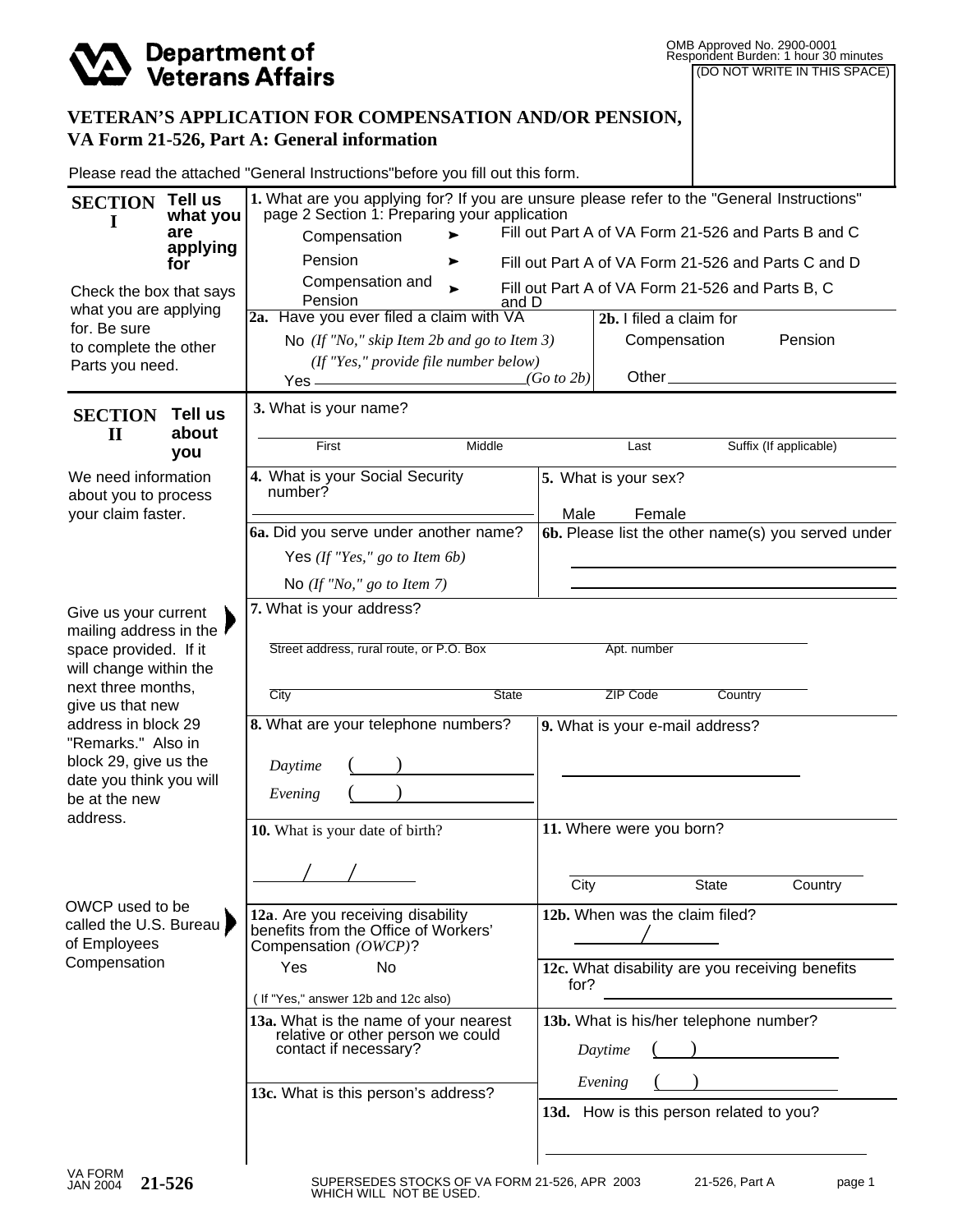| Tell us<br><b>SECTION</b><br>III<br>about                                                                                                                                                                                                                     |                                                              | 14b. Place:<br>14a. I entered active<br>service the first time. .                          |                                                                                                                              |                                                                                       | 14c. My service<br>number was                                                                                       |                                |  |  |
|---------------------------------------------------------------------------------------------------------------------------------------------------------------------------------------------------------------------------------------------------------------|--------------------------------------------------------------|--------------------------------------------------------------------------------------------|------------------------------------------------------------------------------------------------------------------------------|---------------------------------------------------------------------------------------|---------------------------------------------------------------------------------------------------------------------|--------------------------------|--|--|
| your                                                                                                                                                                                                                                                          | active                                                       | day yr<br>mo                                                                               |                                                                                                                              |                                                                                       |                                                                                                                     |                                |  |  |
| duty<br>1. Enter complete<br>information for all<br>periods of service.<br>If more space is                                                                                                                                                                   |                                                              | 14d. I left this active<br>service<br>day yr<br>mo                                         | 14e. Place:                                                                                                                  |                                                                                       | 14f. Branch of<br>Service                                                                                           | 14g. Grade, rank,<br>or rating |  |  |
| needed use Item 29<br>"Remarks".<br>2. Attach your<br>original DD214 or a<br>certified copy to this<br>form. (We will return<br>original documents to<br>you.)                                                                                                |                                                              | 14h. I entered<br>my second period of<br>active service<br>day yr<br>mo                    | 14i. Place:                                                                                                                  |                                                                                       | 14j. My service<br>number was                                                                                       |                                |  |  |
|                                                                                                                                                                                                                                                               |                                                              | 14k. I left this active<br>service<br>$day - yr$<br>mo                                     | 14l. Place:                                                                                                                  |                                                                                       | 14m. Branch of<br>Service                                                                                           | 14n. Grade, rank,<br>or rating |  |  |
|                                                                                                                                                                                                                                                               |                                                              | 15a. Did you serve in Vietnam?<br>Yes                                                      | $\Box$ No                                                                                                                    | from                                                                                  | 15b. When were you in Vietnam?                                                                                      | to                             |  |  |
| The VA has a registry<br>of veterans who<br>served in the Gulf<br>War. This area has<br>also been called the<br>"Persian Gulf." If you<br>served there, we will<br>include your name in<br>the registry. If you<br>want your medical<br>information included, | (If "Yes," answer Item 15b also)                             |                                                                                            | day yr<br>day yr<br>mo<br>mo                                                                                                 |                                                                                       |                                                                                                                     |                                |  |  |
|                                                                                                                                                                                                                                                               | 16a. Were you stationed in the Gulf<br>after August 1, 1990? |                                                                                            | 16b. Do you want to have medical and other<br>information about you included in the<br>"Gulf War Veterans' Health Registry?" |                                                                                       |                                                                                                                     |                                |  |  |
|                                                                                                                                                                                                                                                               | Yes<br>(If "Yes," answer Item 16b also)                      | Yes<br>$\Box$ No                                                                           |                                                                                                                              |                                                                                       |                                                                                                                     |                                |  |  |
| you must check "Yes"<br>in Item 16b. For more<br>information about the                                                                                                                                                                                        |                                                              | 17a. Have you ever been a prisoner<br>of war?                                              | 17b. What country or government<br>imprisoned you?                                                                           |                                                                                       |                                                                                                                     |                                |  |  |
| registry, see page 4 of<br>the General<br>Instructions for VA<br>Form 21-526.                                                                                                                                                                                 |                                                              | Yes<br><b>Tara</b><br>(If "Yes," answer Items 17b, 17c, and 17d also)                      | $\Box$ No                                                                                                                    |                                                                                       |                                                                                                                     |                                |  |  |
|                                                                                                                                                                                                                                                               |                                                              | 17c. When were you confined?<br>from<br>day yr<br>mo                                       | to<br>day yr<br>mo                                                                                                           |                                                                                       | 17d. What was the name of the camp or<br>sector and what are the names of the city<br>and country near its location |                                |  |  |
| <b>SECTION</b><br>IV<br>your                                                                                                                                                                                                                                  | <b>Tell us</b><br>about                                      | 18a. Are you currently assigned to<br>an active reserve unit?                              |                                                                                                                              | 18b. What is the name, mailing address, and<br>telephone number of your current unit? |                                                                                                                     |                                |  |  |
| duty                                                                                                                                                                                                                                                          | reserve                                                      | Yes<br>(If "Yes," answer Item 18b also)                                                    | No                                                                                                                           |                                                                                       |                                                                                                                     |                                |  |  |
|                                                                                                                                                                                                                                                               |                                                              | 18c. Were you previously assigned to an<br>active reserve unit within the last 2<br>years? |                                                                                                                              | 18d. What is the name, mailing address, and<br>telephone number of that unit?         |                                                                                                                     |                                |  |  |
|                                                                                                                                                                                                                                                               |                                                              | Yes<br>(If "Yes," answer Item 18d also)                                                    | No                                                                                                                           |                                                                                       |                                                                                                                     |                                |  |  |
|                                                                                                                                                                                                                                                               |                                                              |                                                                                            |                                                                                                                              |                                                                                       |                                                                                                                     |                                |  |  |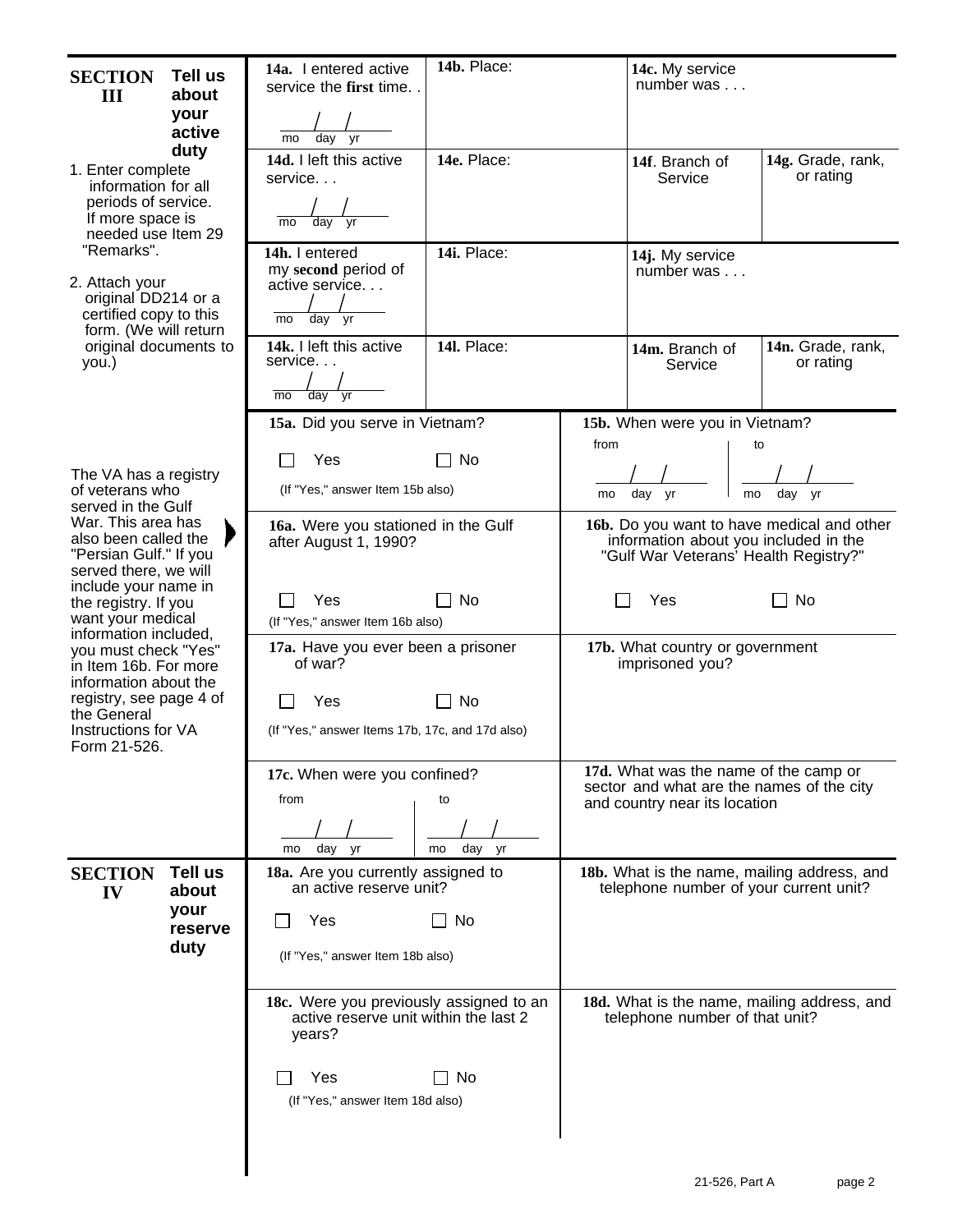| <b>SECTION(Continued)</b><br>Tell us<br>IV<br>about your<br>reserve<br>duty                                       | 18e. Do you have an inactive reserve<br>obligation? (You perform no active<br>duty, but you could be activated if<br>there was a national emergency)<br>$\Box$ Don't know<br>$\Box$ No<br>Yes<br>$\blacksquare$<br>(If "Yes," answer Item 18f also) | 18f. What is your reserve obligation<br>termination date?<br>day yr<br>mo     |                                                                                       |                                |  |
|-------------------------------------------------------------------------------------------------------------------|-----------------------------------------------------------------------------------------------------------------------------------------------------------------------------------------------------------------------------------------------------|-------------------------------------------------------------------------------|---------------------------------------------------------------------------------------|--------------------------------|--|
| <b>Instructions 18g-18k</b>                                                                                       | 18g. I entered reserve service                                                                                                                                                                                                                      |                                                                               |                                                                                       |                                |  |
| If you are currently or have<br>ever been a full time<br>reservist for operational or<br>support duty,            | Place:<br>day yr<br>mo                                                                                                                                                                                                                              |                                                                               | 18h. My service number was                                                            |                                |  |
| 1. Complete 18g-18k for<br>that service only.                                                                     | 18i. I left reserve service                                                                                                                                                                                                                         |                                                                               |                                                                                       |                                |  |
| 2. Attach proof of reserve<br>service                                                                             | Place:<br>day yr<br>mo                                                                                                                                                                                                                              |                                                                               | 18j. Branch of<br>18k. Grade, rank,<br>of service<br>or rating                        |                                |  |
| <b>Instructions 18l-18p</b>                                                                                       | 18I. I entered reserve service                                                                                                                                                                                                                      |                                                                               |                                                                                       | 18m. My service number was     |  |
| If your disability occurred or<br>was aggravated during any<br>period of reserve duty,<br>1. Complete 18I-18p for | ıPlace:<br>day yr<br>mo                                                                                                                                                                                                                             |                                                                               |                                                                                       |                                |  |
| the period when your<br>disability occurred.                                                                      | 18n. I left reserve service                                                                                                                                                                                                                         |                                                                               |                                                                                       |                                |  |
| 2. Attach proof that your<br>disability occurred<br>during reserve service.                                       | Place:<br>day yr<br>mo                                                                                                                                                                                                                              |                                                                               | 18o. Branch of<br>service                                                             | 18p. Grade, rank,<br>or rating |  |
| <b>SECTION</b><br>Tell us<br>V<br>about<br>your<br><b>National</b><br>Guard                                       | 19a. Are you currently a member of<br>the National Guard?                                                                                                                                                                                           |                                                                               | 19b. What is the name, mailing address, and<br>telephone number of your current unit? |                                |  |
|                                                                                                                   | $\Box$ Not assigned yet<br>$\Box$ No<br>$\Box$ Yes<br>(If "Yes," answer Item 19b also)                                                                                                                                                              |                                                                               |                                                                                       |                                |  |
| duty                                                                                                              | 19c. Were you previously assigned to a<br>guard unit within the last 2 years?                                                                                                                                                                       | 19d. What is the name, mailing address, and<br>telephone number of that unit? |                                                                                       |                                |  |
|                                                                                                                   | $\Box$ Yes $\Box$ No<br>(If "Yes," answer Item 19d also)                                                                                                                                                                                            |                                                                               |                                                                                       |                                |  |
| <b>Instructions 19e-19i</b>                                                                                       | 19e. I entered Federal Active Duty.                                                                                                                                                                                                                 |                                                                               |                                                                                       |                                |  |
| If you were activated to<br>Federal Active Duty under<br>the Authority of Title 10,<br>United States Code,        | Place:<br>day yr<br>mo                                                                                                                                                                                                                              |                                                                               | 19f. My service number was                                                            |                                |  |
| 1. Complete 19e-19i for<br>that service only                                                                      | 19g. I left Federal Active Duty.                                                                                                                                                                                                                    |                                                                               |                                                                                       |                                |  |
| 2. Attach proof of this<br>Federal Active Duty.                                                                   | Place:<br>day yr<br>mo                                                                                                                                                                                                                              |                                                                               | 19h. Branch of<br>service                                                             | 19i. Grade, rank,<br>or rating |  |
| <b>Instructions 19j-19n</b>                                                                                       | 19j. I entered National Guard.                                                                                                                                                                                                                      |                                                                               |                                                                                       |                                |  |
| If your disability occurred or<br>was aggravated during any<br>period of guard duty,                              | Place:<br>day yr<br>mo                                                                                                                                                                                                                              |                                                                               | 19k. My service number was                                                            |                                |  |
| 1. Complete 19j-19n<br>for the period when<br>your disability occurred                                            | 19I. I left National Guard.                                                                                                                                                                                                                         |                                                                               |                                                                                       |                                |  |
| 2. Attach proof that your<br>disability occurred<br>during National Guard<br>Service.                             | Place:<br>day yr<br>mo                                                                                                                                                                                                                              |                                                                               | 19m. Branch of<br>service                                                             | 19n. Grade, rank,<br>or rating |  |
|                                                                                                                   |                                                                                                                                                                                                                                                     |                                                                               | 21-526, Part A                                                                        | page 3                         |  |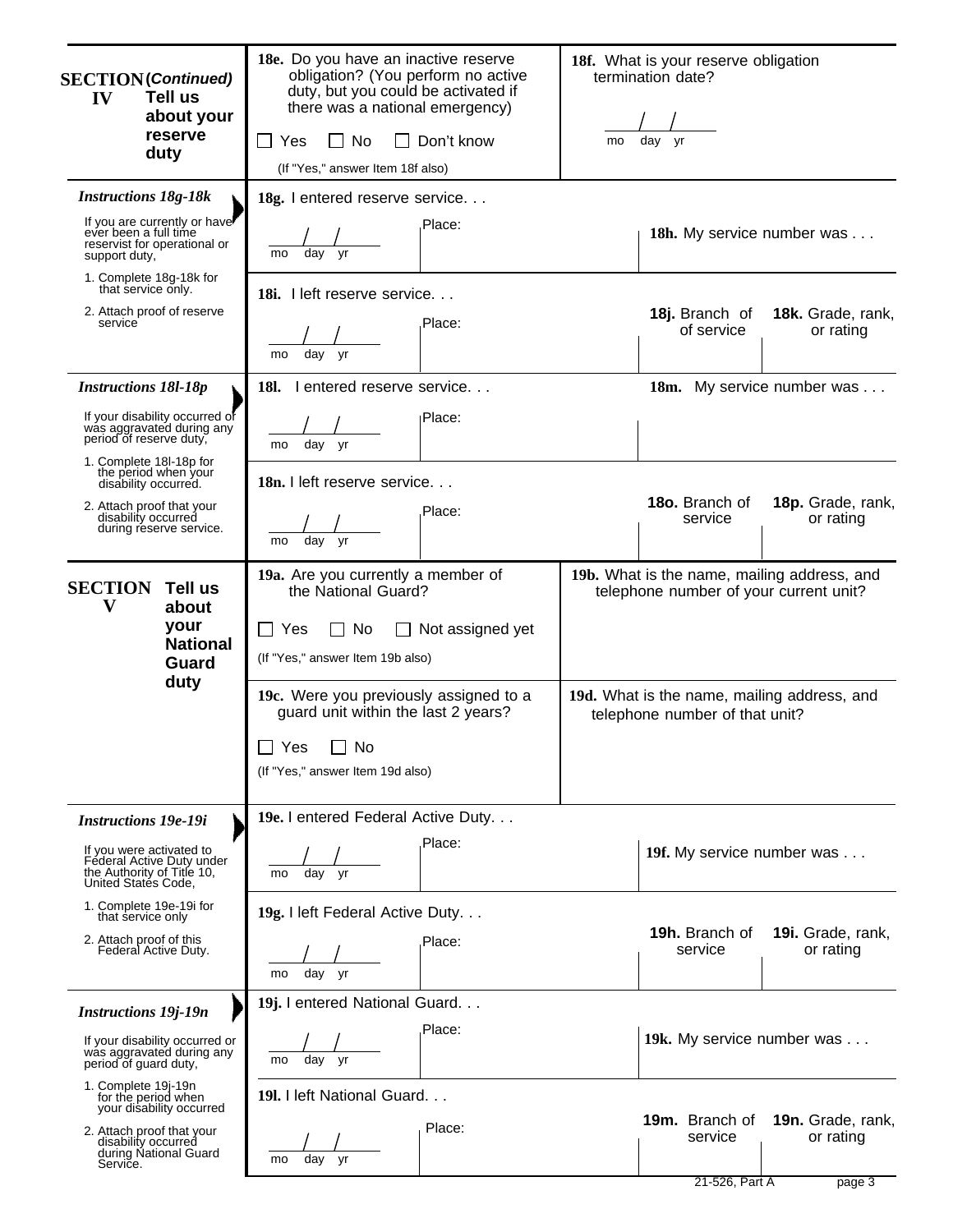| Tell us<br><b>SECTION</b><br>about<br>VI<br>your<br>travel                                                                                                                                                                                                                    |                                                                                                                                                                                                                                                                                                         | 20a. Were you injured<br>while traveling to or<br>from your military<br>assignment?<br>(If "Yes," answer Items 20b<br>thru 20e and Section I of                                                                                                                                                                                                                                                                                                                                                                                                                                                                                                                                                                                                                                                                                                                                                                                                                                                                                                                                                                                                                                                      | 20b. When did<br>your injury<br>happen? | 20c. Where did<br>your injury<br>happen?<br>(City, State, Country)                                 | 20d. Where were<br>you treated?<br>(Provide name and address<br>of Doctor's office, hospital,<br>etc.) |               | 20e. What<br>agency did<br>you file an<br>accident<br>report with? |
|-------------------------------------------------------------------------------------------------------------------------------------------------------------------------------------------------------------------------------------------------------------------------------|---------------------------------------------------------------------------------------------------------------------------------------------------------------------------------------------------------------------------------------------------------------------------------------------------------|------------------------------------------------------------------------------------------------------------------------------------------------------------------------------------------------------------------------------------------------------------------------------------------------------------------------------------------------------------------------------------------------------------------------------------------------------------------------------------------------------------------------------------------------------------------------------------------------------------------------------------------------------------------------------------------------------------------------------------------------------------------------------------------------------------------------------------------------------------------------------------------------------------------------------------------------------------------------------------------------------------------------------------------------------------------------------------------------------------------------------------------------------------------------------------------------------|-----------------------------------------|----------------------------------------------------------------------------------------------------|--------------------------------------------------------------------------------------------------------|---------------|--------------------------------------------------------------------|
|                                                                                                                                                                                                                                                                               | status                                                                                                                                                                                                                                                                                                  | Part B: Compensation)                                                                                                                                                                                                                                                                                                                                                                                                                                                                                                                                                                                                                                                                                                                                                                                                                                                                                                                                                                                                                                                                                                                                                                                | day yr<br>mo                            |                                                                                                    |                                                                                                        |               |                                                                    |
|                                                                                                                                                                                                                                                                               |                                                                                                                                                                                                                                                                                                         | $\Box$ No<br><b>Yes</b>                                                                                                                                                                                                                                                                                                                                                                                                                                                                                                                                                                                                                                                                                                                                                                                                                                                                                                                                                                                                                                                                                                                                                                              |                                         |                                                                                                    |                                                                                                        |               |                                                                    |
| <b>SECTION</b><br>VII                                                                                                                                                                                                                                                         | Tell us<br>about<br>your<br>military<br>benefits                                                                                                                                                                                                                                                        | 21a. Are you receiving or will you<br>receive retired or retainer pay that<br>is based on your military service?<br>$\Box$ No<br>Yes                                                                                                                                                                                                                                                                                                                                                                                                                                                                                                                                                                                                                                                                                                                                                                                                                                                                                                                                                                                                                                                                 |                                         | 21b. What branch of<br>pay your retired or<br>retainer pay?                                        | service is paying or will                                                                              | \$            | 21c. What is the<br>monthly amount?                                |
| When you file this<br>currently receive military<br>your retired pay by the<br>amount of any<br>of all benefit<br>changes.<br>want to keep getting<br>military retired pay<br>instead of VA<br>compensation.                                                                  | application, you are telling<br>us that you want to get VA<br>compensation instead of<br>military retired pay. If you<br>retired pay, you should be<br>aware that we will reduce<br>compensation that you are<br>awarded. VA will notify the<br>Military Retired Pay Center<br>You must sign 21e if you | (If "Yes," answer Items 21b thru 21f. If "No," skip<br>to Item 22)<br>21d. What is your retirement based on?<br>$\Box$ Length of service<br>21e. Sign here if you want to receive military retired pay <i>instead of</i> VA compensation<br>21f. Have you received or will you receive any of the following military benefits?<br>(Please check the appropriate boxes and tell us the amount)<br><b>Benefit</b>                                                                                                                                                                                                                                                                                                                                                                                                                                                                                                                                                                                                                                                                                                                                                                                      | $\Box$ Disability                       |                                                                                                    | <b>TDRL</b> (Temporary Disability Retired List)                                                        | <b>Amount</b> |                                                                    |
| Form 21-526.                                                                                                                                                                                                                                                                  | Please see page 4 of the<br>General Instructions for VA                                                                                                                                                                                                                                                 | □Lump Sum Readjustment Pay<br>(1)<br>Separation pay under 10 USC 1174<br>(2)                                                                                                                                                                                                                                                                                                                                                                                                                                                                                                                                                                                                                                                                                                                                                                                                                                                                                                                                                                                                                                                                                                                         |                                         |                                                                                                    |                                                                                                        |               |                                                                    |
| If you have gotten both                                                                                                                                                                                                                                                       | military retired pay and VA                                                                                                                                                                                                                                                                             | Special Separation Benefit (SSB)<br>(3)                                                                                                                                                                                                                                                                                                                                                                                                                                                                                                                                                                                                                                                                                                                                                                                                                                                                                                                                                                                                                                                                                                                                                              |                                         |                                                                                                    |                                                                                                        |               |                                                                    |
| amount you get may be<br>recouped by VA, or in the<br>case of VSI, by the                                                                                                                                                                                                     | compénsation, some of the                                                                                                                                                                                                                                                                               | Voluntary Separation Incentive (VSI)<br>(4)<br>Disability Severance Pay (name of disability_<br>(5)                                                                                                                                                                                                                                                                                                                                                                                                                                                                                                                                                                                                                                                                                                                                                                                                                                                                                                                                                                                                                                                                                                  |                                         |                                                                                                    |                                                                                                        |               |                                                                    |
| Department of Defense                                                                                                                                                                                                                                                         |                                                                                                                                                                                                                                                                                                         | (6)<br>□ Other (tell us the type of benefit                                                                                                                                                                                                                                                                                                                                                                                                                                                                                                                                                                                                                                                                                                                                                                                                                                                                                                                                                                                                                                                                                                                                                          |                                         |                                                                                                    |                                                                                                        |               |                                                                    |
| <b>SECTION Give us</b><br><b>VIII</b><br>If benefits are awarded<br>we will need more information in<br>order to process any payments<br>to you. Please read the<br>paragraph starting with, "All<br>federal payments" and then<br>either:<br>1. Attach a voided<br>check, or | direct<br>deposit<br>information                                                                                                                                                                                                                                                                        | All federal payments beginning January 2, 1999, must be made by electronic funds transfer (EFT) also called Direct<br>Deposit. Please attach a voided personal check or deposit slip or provide the information requested below in Items<br>22, 23 and 24 to enroll in Direct Deposit. If you do not have a bank account we will give you a waiver from Direct<br>Deposit, just check the box below in Item 22. The Treasury Department is working on making bank accounts<br>available to you. Once these accounts are available, you will be able to decide whether you wish to sign-up for one<br>of the accounts or continue to receive a paper check. You can also request a waiver if you have other<br>circumstances that you feel would cause you a hardship to be enrolled in Direct Deposit. You can write to:<br>Department of Veterans Affairs, 125 S. Main Street Suite B, Muskogee OK 74401-7004, and give us a brief<br>description of why you do not wish to participate in Direct Deposit.<br>22. Account number (Please check the appropriate box and provide that account number,<br>if applicable)<br>Checking<br>Savings<br>Account number<br>23. Name of financial institution |                                         | I certify that I do not have an account with a<br>financial institution or certified payment agent |                                                                                                        |               |                                                                    |
| 2. Answer questions<br>22-24 to the right.                                                                                                                                                                                                                                    |                                                                                                                                                                                                                                                                                                         | 24. Routing or transit number                                                                                                                                                                                                                                                                                                                                                                                                                                                                                                                                                                                                                                                                                                                                                                                                                                                                                                                                                                                                                                                                                                                                                                        |                                         |                                                                                                    |                                                                                                        |               |                                                                    |
|                                                                                                                                                                                                                                                                               |                                                                                                                                                                                                                                                                                                         |                                                                                                                                                                                                                                                                                                                                                                                                                                                                                                                                                                                                                                                                                                                                                                                                                                                                                                                                                                                                                                                                                                                                                                                                      |                                         |                                                                                                    | 21-526 Part A                                                                                          |               | nage 4                                                             |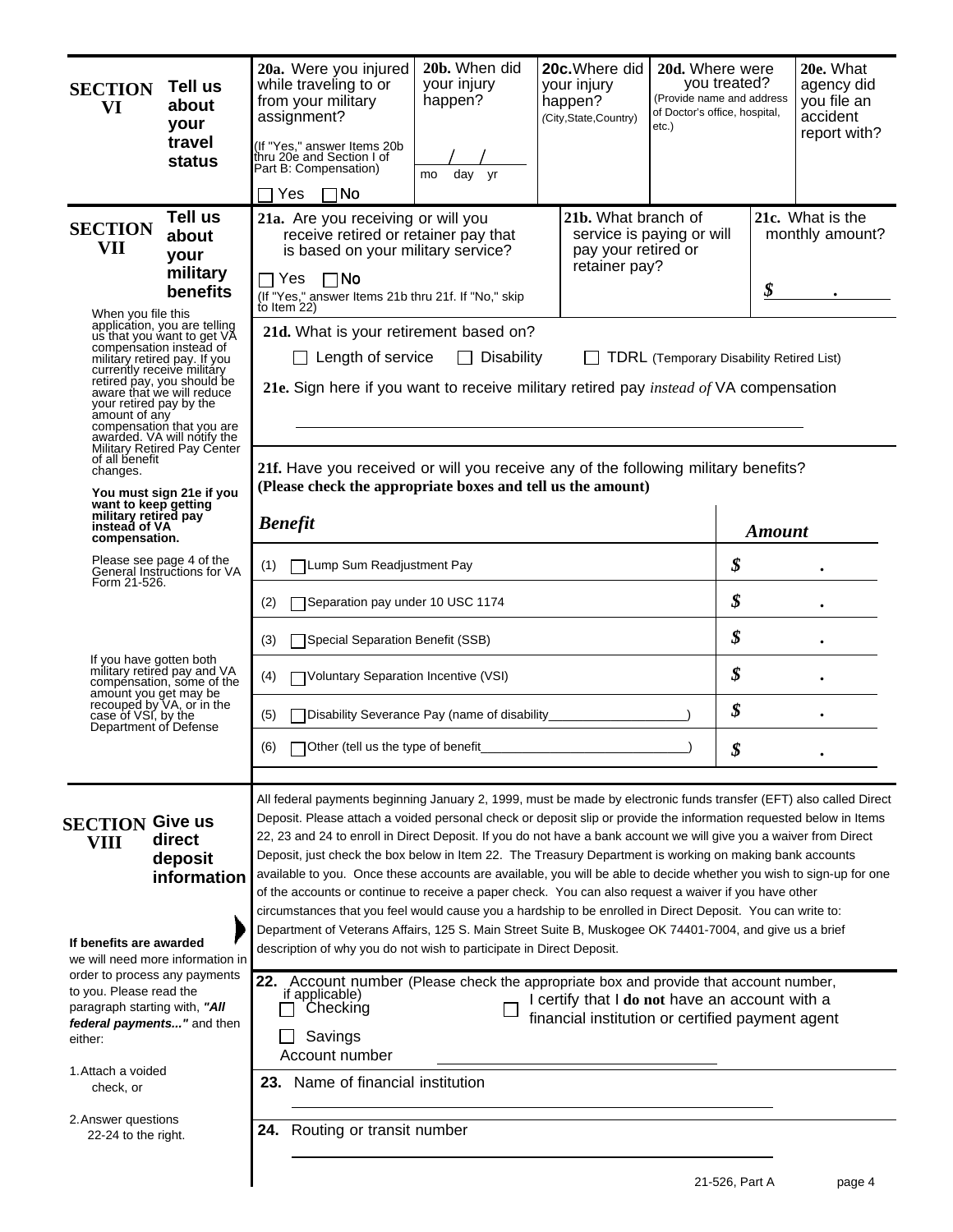| Give us<br><b>SECTION</b><br>your<br>IX<br>signature<br>1. Read the box that<br>starts, "I certify and<br>authorize the release<br>of information:"<br>2. Sign the box that<br>says, "Your<br>signature."<br>3. If you sign with an<br>"X," then you must<br>have 2 people you<br>know witness you as<br>you sign. They must<br>then sign the form<br>and print their names<br>and addresses also.                                                                                                                                            | I certify and authorize the release of information:<br>I certify that the statements in this document are true and complete to the best of my knowledge. I authorize any<br>person or entity, including but not limited to any organization, service provider, employer, or government<br>agency, to give the Department of Veterans Affairs any information about me except protected health<br>information, and I waive any privilege which makes the information confidential.<br>26. Today's date<br>25. Your signature<br>day yr<br>mo<br>27a. Signature of witness (If claimant<br>27b. Printed name and address of witness<br>signed above using an "X")<br>Signature of witness (If claimant<br>28b. Printed name and address of witness<br>28c.<br>signed above using an "X") |  |  |  |  |  |
|-----------------------------------------------------------------------------------------------------------------------------------------------------------------------------------------------------------------------------------------------------------------------------------------------------------------------------------------------------------------------------------------------------------------------------------------------------------------------------------------------------------------------------------------------|----------------------------------------------------------------------------------------------------------------------------------------------------------------------------------------------------------------------------------------------------------------------------------------------------------------------------------------------------------------------------------------------------------------------------------------------------------------------------------------------------------------------------------------------------------------------------------------------------------------------------------------------------------------------------------------------------------------------------------------------------------------------------------------|--|--|--|--|--|
| <b>SECTION</b><br>$\mathbf X$<br><b>Remarks- Use this</b><br>space for any<br>additional<br>statements<br>that you would like<br>to make concerning<br>your application for<br>Compensation<br>and/or Pension<br><b>IMPORTANT</b><br>Penalty: The law provides<br>severe penalties which<br>include fine or<br>imprisonment, or both, for<br>the willful submission of any<br>statement or evidence of a<br>material fact, knowing it to<br>be false, or for the<br>fraudulent acceptance of<br>any payment which you are<br>not entitled to. | <b>29.</b> Remarks (If you need more space to answer a question or have a comment about a specific item<br>number on this form, please identify your answer or statement by the part and item number).<br>(See page 5 "Tips For Filling Out Your VA Form 21-526.")                                                                                                                                                                                                                                                                                                                                                                                                                                                                                                                     |  |  |  |  |  |
|                                                                                                                                                                                                                                                                                                                                                                                                                                                                                                                                               |                                                                                                                                                                                                                                                                                                                                                                                                                                                                                                                                                                                                                                                                                                                                                                                        |  |  |  |  |  |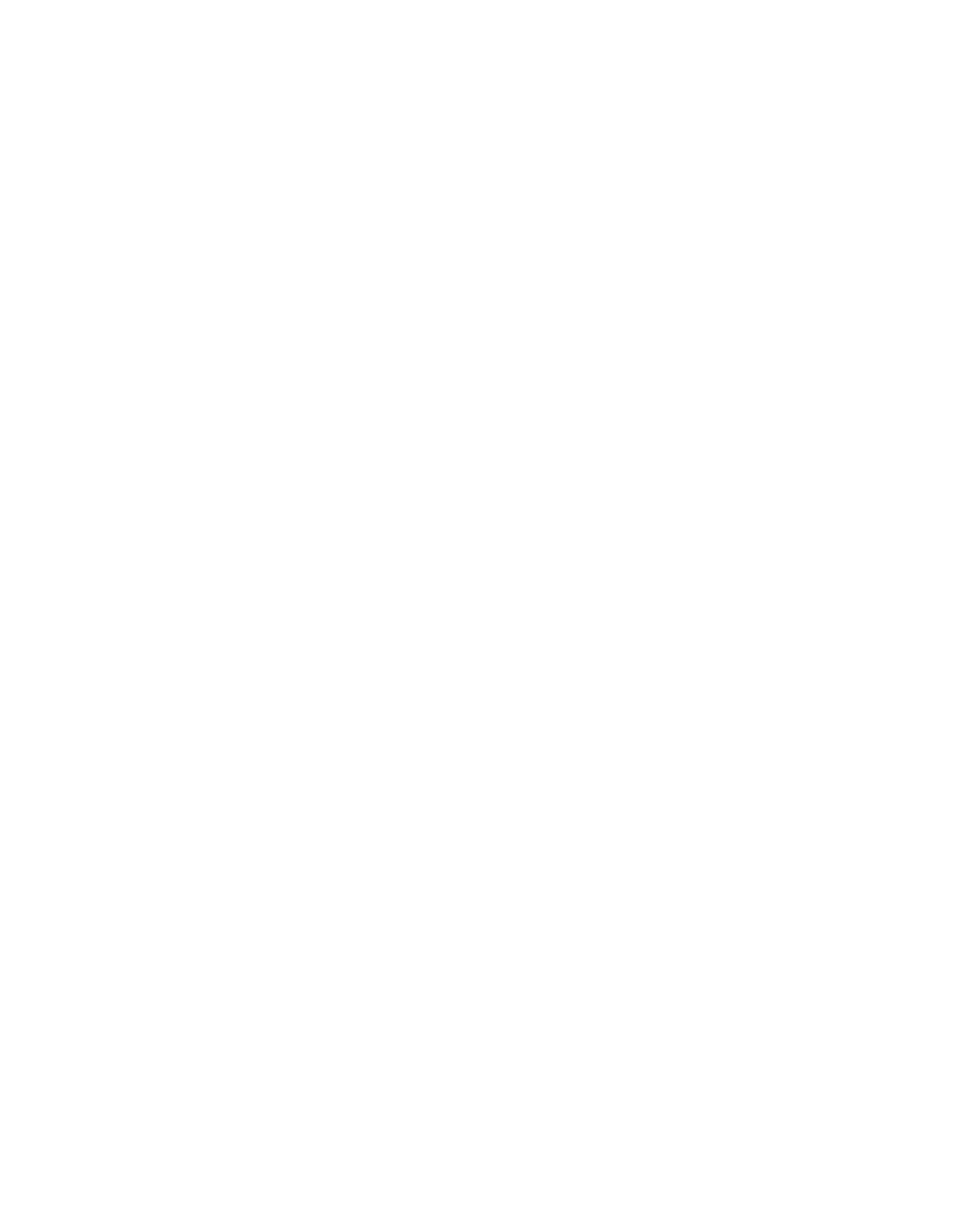# **Department of<br>Veterans Affairs**

### **VA Form 21-526, Part B: Compensation**

**Use this form to apply for compensation. Remember that you must also fill out a VA Form 21-526, Part A: General Information, for your application to be processed. Be sure to write your name and Social Security number in the space provided on page 2.**

| <b>SECTION Tell us</b><br>In the table below, tell us more about your disability or disabilities. Be sure to:<br>about<br>$\bf{I}$<br>• List all disabilities you believe are related to military service.<br>your<br>• List all the treatments you received for your disabilities, including<br>disability<br>treatments you received in a military facility before and after<br>$\bullet$<br>discharge.<br>treatments you received from civilian and VA sources before, during, and<br>after your service. |                                             |                                      |                                                        |                                                                   |  |  |
|--------------------------------------------------------------------------------------------------------------------------------------------------------------------------------------------------------------------------------------------------------------------------------------------------------------------------------------------------------------------------------------------------------------------------------------------------------------------------------------------------------------|---------------------------------------------|--------------------------------------|--------------------------------------------------------|-------------------------------------------------------------------|--|--|
| 1. What disability are<br>you claiming?                                                                                                                                                                                                                                                                                                                                                                                                                                                                      | 2. When did<br>your<br>disability<br>begin? | 3b. When were you<br>treated?        | 4a. What medical<br>facility or doctor<br>treated you? | 4b. What is the address<br>of that medical<br>facility or doctor? |  |  |
|                                                                                                                                                                                                                                                                                                                                                                                                                                                                                                              | mo day yr                                   | from<br>to<br>mo day yr<br>mo day yr |                                                        |                                                                   |  |  |
|                                                                                                                                                                                                                                                                                                                                                                                                                                                                                                              | mo day yr                                   | from<br>to<br>mo day yr<br>mo day yr |                                                        |                                                                   |  |  |
|                                                                                                                                                                                                                                                                                                                                                                                                                                                                                                              | mo day yr                                   | from<br>to<br>mo day yr<br>mo day yr |                                                        |                                                                   |  |  |
|                                                                                                                                                                                                                                                                                                                                                                                                                                                                                                              | mo day yr                                   | from<br>to<br>mo day yr<br>mo day yr |                                                        |                                                                   |  |  |
|                                                                                                                                                                                                                                                                                                                                                                                                                                                                                                              | mo day yr                                   | from<br>to<br>mo day yr<br>mo day yr |                                                        |                                                                   |  |  |
|                                                                                                                                                                                                                                                                                                                                                                                                                                                                                                              | mo day yr                                   | from<br>to<br>mo day yr<br>mo day yr |                                                        |                                                                   |  |  |
|                                                                                                                                                                                                                                                                                                                                                                                                                                                                                                              | mo day yr                                   | from<br>to<br>mo day yr<br>mo day yr |                                                        |                                                                   |  |  |
|                                                                                                                                                                                                                                                                                                                                                                                                                                                                                                              | mo day yr                                   | from<br>to                           |                                                        |                                                                   |  |  |
|                                                                                                                                                                                                                                                                                                                                                                                                                                                                                                              | mo day yr                                   | from<br>to<br>mo day yr<br>mo day yr |                                                        |                                                                   |  |  |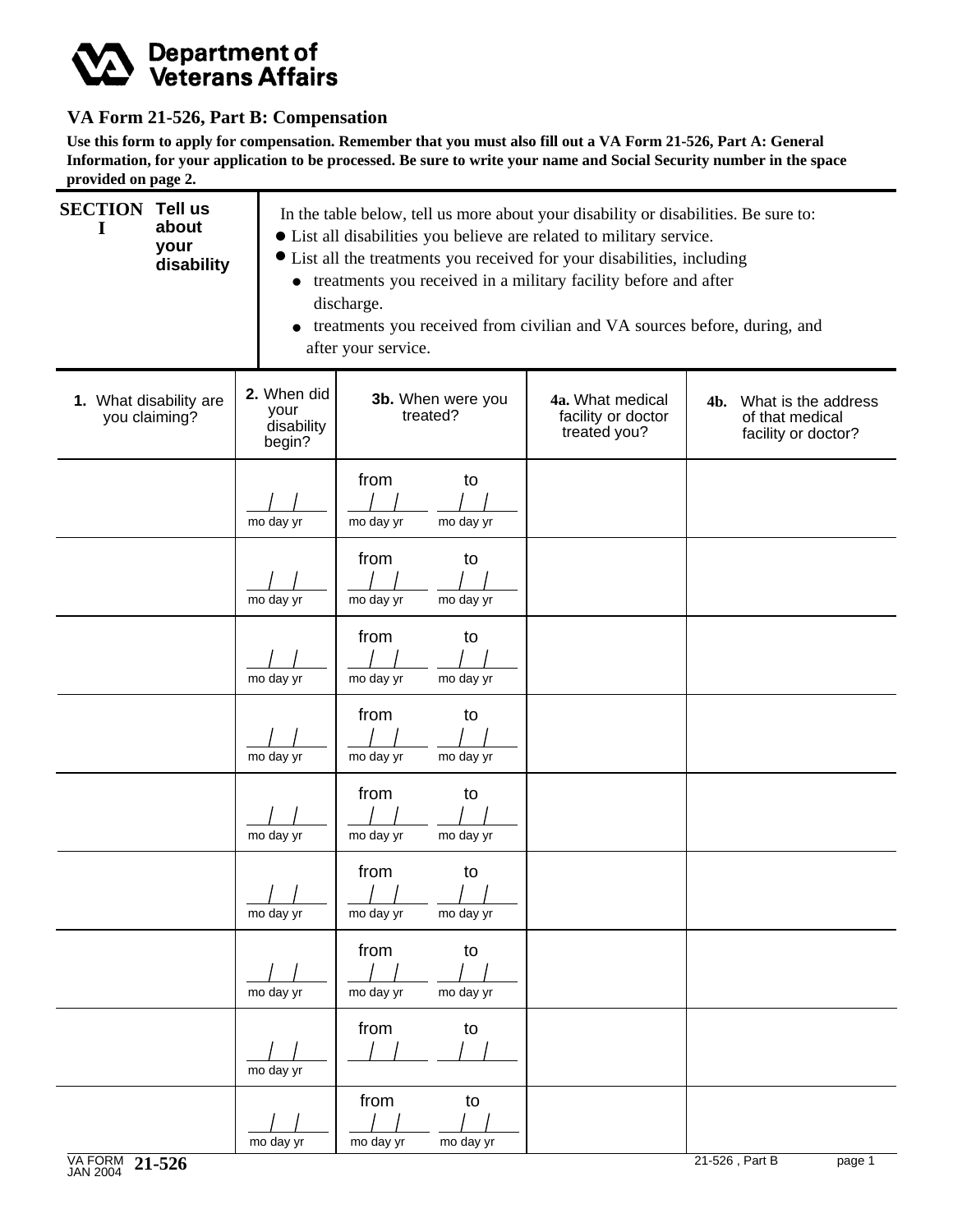| <b>SECTION</b><br>$\mathbf{I}$ | Tell us if<br>any of the<br>disabilitie<br>s you<br>listed on                                           | 5a. Were you exposed to Agent<br>Orange or other herbicides?<br>$\Box$ No<br>$\Box$ Yes<br>(If "Yes," answer Items 5b and 5c also)                | 5b. What is your<br>disability?                              | 5c. In what country<br>were you exposed? |  |  |
|--------------------------------|---------------------------------------------------------------------------------------------------------|---------------------------------------------------------------------------------------------------------------------------------------------------|--------------------------------------------------------------|------------------------------------------|--|--|
|                                | Page 1<br>were<br>because                                                                               | 6a. Were you exposed to asbestos?                                                                                                                 | 6b. What is your disability?                                 |                                          |  |  |
|                                | of<br>exposures                                                                                         | $\Box$ No<br>$\Box$ Yes<br>(If "Yes," answer Item 6b and 6c also)                                                                                 | 6c. When and how were you exposed?                           |                                          |  |  |
|                                |                                                                                                         | 7a. Were you exposed to mustard<br>gas?                                                                                                           | 7b. What is your disability?                                 |                                          |  |  |
|                                |                                                                                                         | $\Box$ No<br>Yes<br>ΙI<br>(If "Yes," answer Item 7b and 7c also)                                                                                  | 7c. When and how were you exposed?                           |                                          |  |  |
|                                |                                                                                                         | 8a. Were you exposed to ionizing<br>radiation?                                                                                                    | 8b. What is your<br>disability?                              | When was your<br>8c.<br>last exposure?   |  |  |
|                                |                                                                                                         | $\Box$ No<br>$\mathsf{L}$<br>Yes<br>(If "Yes," answer Items 8b, 8c, and 8d also)                                                                  |                                                              | day yr<br>mo                             |  |  |
|                                |                                                                                                         | 8d. How were you exposed to<br>radiation?                                                                                                         | Atmospheric testing<br>Nagasaki/Hiroshima<br>Other, describe |                                          |  |  |
|                                |                                                                                                         | Were you exposed to an<br>9a.<br>environmental hazard in the<br>Gulf War?<br>$\Box$ Yes<br>$\sqcup$ No<br>(If "Yes," answer Items 9b and 9c also) | 9b. What is your<br>disability?                              | 9c. What was the<br>hazard?              |  |  |
|                                |                                                                                                         | 10a. Did you have a separation or<br>retirement physical examination?<br>$\Box$ No<br>$\Box$ Yes<br>(If "Yes," answer Items 10b and 10c also)     | 10b. When was the<br>exam?<br>day yr<br>mo                   | 10c. Where did the<br>exam occur?        |  |  |
| <b>SECTION Tell us</b><br>III  | how<br>your<br>disabilitie<br>s listed<br>on Page 1<br>are<br>related to<br>your<br>military<br>service | 11. Explanation                                                                                                                                   |                                                              |                                          |  |  |
| <b>Your Name</b>               |                                                                                                         |                                                                                                                                                   | <b>Your Social Security Number</b>                           |                                          |  |  |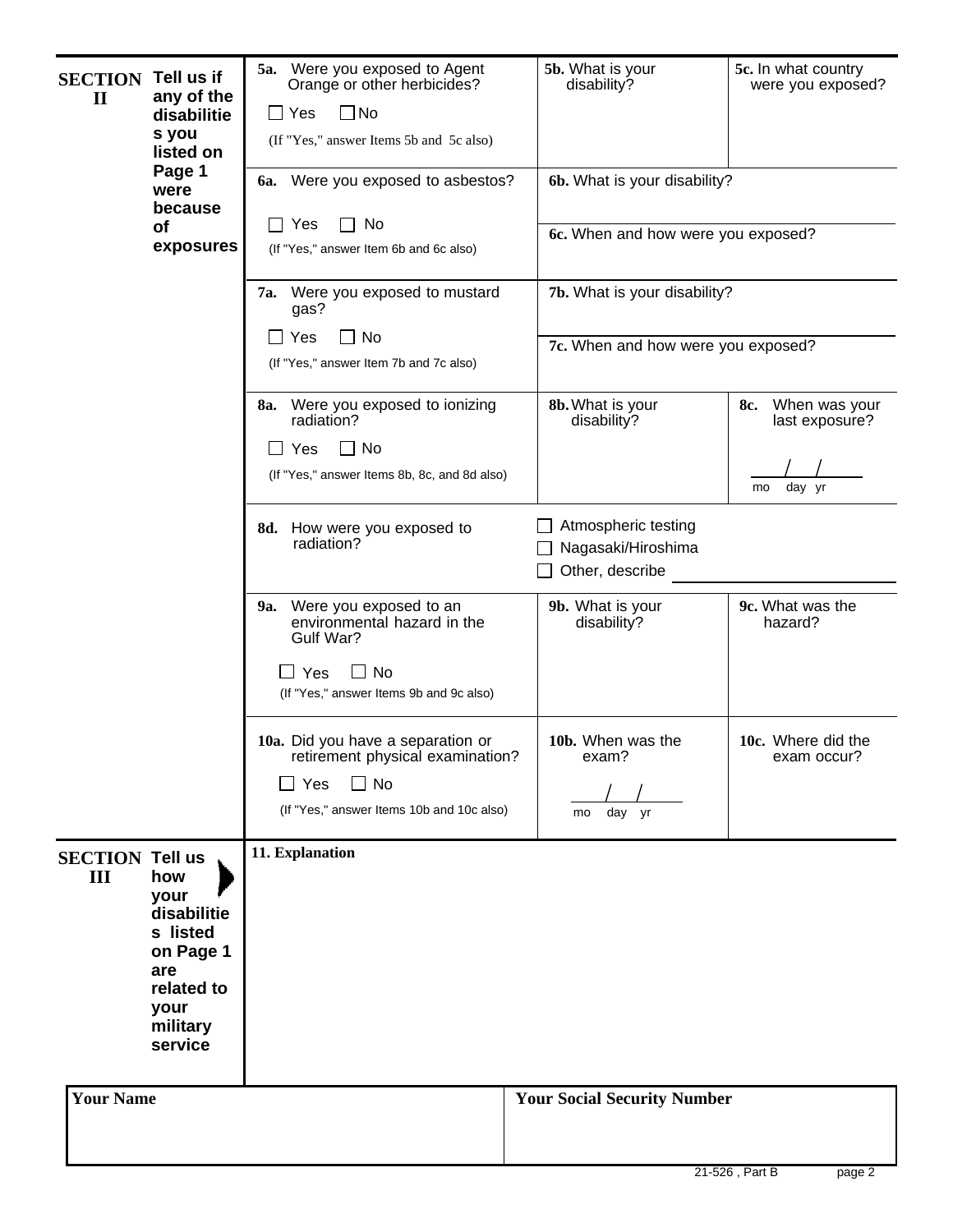# **Department of<br>Veterans Affairs**

**VA Form 21-526, Part C: Dependency Use this form to tell us more about your dependents. Remember that you must also fill out a VA Form 21-526, Part A: General Information, Part B and/or Part D, for your application to be processed. Be sure to write your name and Social Security number in the space provided on page 3.**

| <b>SECTION</b> Tell us | 1. What is your marital status?                                                      |                                                                                                       |  |  |  |  |  |
|------------------------|--------------------------------------------------------------------------------------|-------------------------------------------------------------------------------------------------------|--|--|--|--|--|
| about<br>1             | $\Box$ Surviving Spouse $\Box$ Divorced<br>Married<br>$\Box$ Never married<br>$\Box$ |                                                                                                       |  |  |  |  |  |
| your                   |                                                                                      |                                                                                                       |  |  |  |  |  |
| marriage               |                                                                                      | (If your spouse died, you are "divorced," or "never married" skip to Section III beginning on page 2) |  |  |  |  |  |
| <b>NOTE: You</b>       | 2. When were you married?                                                            | 3. Where did you get married?<br>(city/state or country)                                              |  |  |  |  |  |
| should<br>provide a    |                                                                                      |                                                                                                       |  |  |  |  |  |
| copy of your           | day<br>mo                                                                            |                                                                                                       |  |  |  |  |  |
| marriage               |                                                                                      |                                                                                                       |  |  |  |  |  |
| certificate.           | 4. What is your                                                                      |                                                                                                       |  |  |  |  |  |
|                        | spouse's name?<br>First                                                              | Middle<br>Last                                                                                        |  |  |  |  |  |
|                        |                                                                                      |                                                                                                       |  |  |  |  |  |
|                        | 5. When is your spouse's birthday?                                                   | 6. What is your spouse's Social Security<br>number?                                                   |  |  |  |  |  |
|                        |                                                                                      |                                                                                                       |  |  |  |  |  |
|                        | day<br>mo                                                                            |                                                                                                       |  |  |  |  |  |
|                        | 7a. Is your spouse also a veteran?                                                   | 7b. What is your spouse's VA file number                                                              |  |  |  |  |  |
|                        |                                                                                      | (If any)?                                                                                             |  |  |  |  |  |
|                        | $\Box$ No<br>_l Yes                                                                  |                                                                                                       |  |  |  |  |  |
|                        | (If "Yes," answer Item 7b also)                                                      |                                                                                                       |  |  |  |  |  |
|                        |                                                                                      |                                                                                                       |  |  |  |  |  |
|                        |                                                                                      |                                                                                                       |  |  |  |  |  |
|                        | 8. Do you live with your spouse?                                                     |                                                                                                       |  |  |  |  |  |
|                        | Yes                                                                                  |                                                                                                       |  |  |  |  |  |
|                        | No                                                                                   |                                                                                                       |  |  |  |  |  |
|                        | 9. What is your spouse's address?                                                    |                                                                                                       |  |  |  |  |  |
|                        | Street address, rural route, or P.O. Box                                             | Apt. number                                                                                           |  |  |  |  |  |
|                        |                                                                                      |                                                                                                       |  |  |  |  |  |
|                        | City<br><b>State</b>                                                                 | Zip code<br>Country                                                                                   |  |  |  |  |  |
|                        | 10. Tell us why you are not living<br>with your spouse                               | 11. How much do you contribute<br>monthly to your spouse's support?                                   |  |  |  |  |  |
|                        |                                                                                      | \$                                                                                                    |  |  |  |  |  |
|                        | How were you married?<br>12.                                                         |                                                                                                       |  |  |  |  |  |
|                        | а.<br>Ceremony by a clergyman or                                                     | <b>c.</b> $\Box$ Tribal                                                                               |  |  |  |  |  |
|                        | other authorized public official                                                     |                                                                                                       |  |  |  |  |  |
|                        | Common-law<br>b.                                                                     | <b>d.</b> $\Box$ Proxy<br><b>e.</b> $\Box$ Other (please describe in the space below)                 |  |  |  |  |  |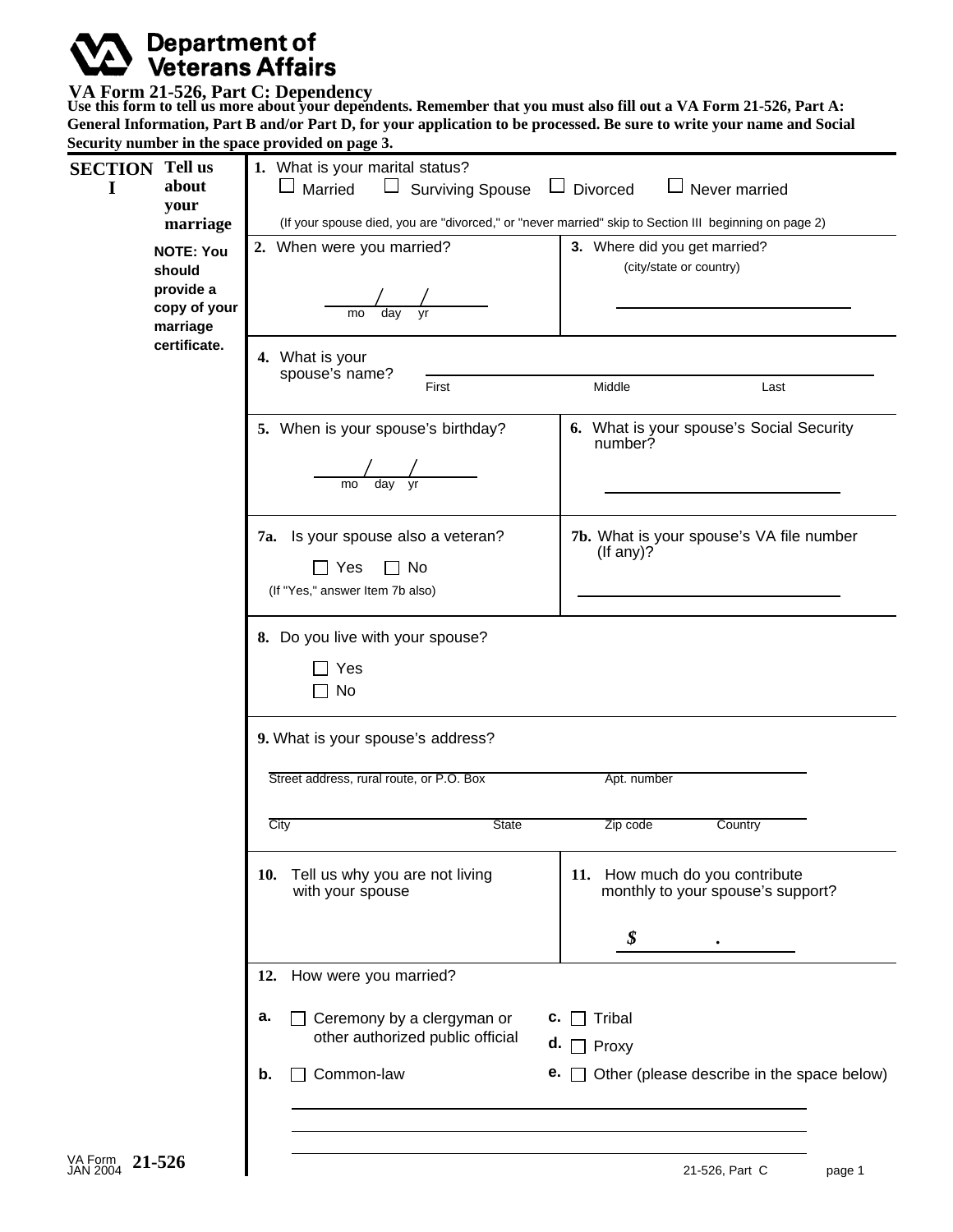#### **Tell us about any**  $\mathbf{H}$  **previous**  $\mathbf{h}$  **previous marriages SECTION**

NOTE: You should provide<br>copies of divorce decrees or<br>death certificates

#### **Your previous marriages**

**13a.** How many times have you been married before?

**.**

| 13b. When<br>were you<br>married? | 13c. Where were you<br>married? | 13d. Who were you<br>married to? | 13e. When did<br>your<br>marriage<br>end? | 13f. Why did your<br>marriage<br>end? | 13g. Where did your<br>marriage end? |
|-----------------------------------|---------------------------------|----------------------------------|-------------------------------------------|---------------------------------------|--------------------------------------|
|                                   | (city/state or country)         | (first, middle initial, last)    |                                           | (death, divorce)                      | (city/state or country)              |
| mo day yr                         |                                 |                                  | mo day yr                                 |                                       |                                      |
| mo day yr                         |                                 |                                  | mo day yr                                 |                                       |                                      |

In the table below, tell us about:

**In the table below, tell u**<br>●Your previous marriag

Your previous marriages, and Your spouse's previous marriages

### **Your spouse's previous marriages**

**14a.** How many times has your current spouse been married before?

| 14b. When<br>was your<br>spouse<br>married?                                                                                                                 | 14c. Where was<br>your spouse married?<br>(city/state or country) |                      | 14d. Who was your<br>spouse married to?<br>(first, middle initial, last)                                                                                                                                                                                                                                                                                                                                                                                                                                 | 14e. When did<br>vour<br>spouse's<br>marriage<br>end? | 14f. | Why did your<br>spouse's<br>marriage end?<br>(death, divorce)                                                                                              | 14g. Where did your<br>spouse's<br>marriage end? | (city/state or country) |
|-------------------------------------------------------------------------------------------------------------------------------------------------------------|-------------------------------------------------------------------|----------------------|----------------------------------------------------------------------------------------------------------------------------------------------------------------------------------------------------------------------------------------------------------------------------------------------------------------------------------------------------------------------------------------------------------------------------------------------------------------------------------------------------------|-------------------------------------------------------|------|------------------------------------------------------------------------------------------------------------------------------------------------------------|--------------------------------------------------|-------------------------|
| mo day yr                                                                                                                                                   |                                                                   |                      |                                                                                                                                                                                                                                                                                                                                                                                                                                                                                                          | mo day yr                                             |      |                                                                                                                                                            |                                                  |                         |
| mo day yr                                                                                                                                                   |                                                                   |                      |                                                                                                                                                                                                                                                                                                                                                                                                                                                                                                          | mo day yr                                             |      |                                                                                                                                                            |                                                  |                         |
| <b>SECTION Tell us</b><br>III<br>about your<br>other<br>dependents                                                                                          |                                                                   |                      | In this section we want to know whether your parents are financially dependent on you<br>(Question 15) and more about your dependent children. VA may recognize a veteran's<br>biological children, adopted children, and stepchildren as dependent. These children must be<br>unmarried and:<br>• be under the age of 18, or<br>• be at least 18 but under 23 and pursuing an approved course of education, or<br>• have become permanently unable to support themselves before reaching the age of 18. |                                                       |      |                                                                                                                                                            |                                                  |                         |
|                                                                                                                                                             |                                                                   | 15.                  | Are your parents financially dependent on you?<br>Yes<br>$\Box$ No                                                                                                                                                                                                                                                                                                                                                                                                                                       |                                                       |      | (If "Yes," we will request additional information from you later.)                                                                                         |                                                  |                         |
| You should provide:<br>a copy of the public<br>record of birth for<br>each child or a copy<br>of the court record<br>of adoption for each<br>adopted child. |                                                                   | 16.<br>$\mathcal{L}$ | Do you have dependent children?<br>Yes<br>(If "No," Skip Items 17-21f.) Go to the bottom<br>of page 3 and write your name<br>and Social Security number.)                                                                                                                                                                                                                                                                                                                                                |                                                       |      | 17. How many dependent<br>children do you have?<br>Give us more information about these children in the<br>tables on the next page (Items 18 through 21f). |                                                  |                         |
|                                                                                                                                                             |                                                                   | No<br>$\blacksquare$ |                                                                                                                                                                                                                                                                                                                                                                                                                                                                                                          |                                                       |      | 21-526, Part C                                                                                                                                             |                                                  | page 2                  |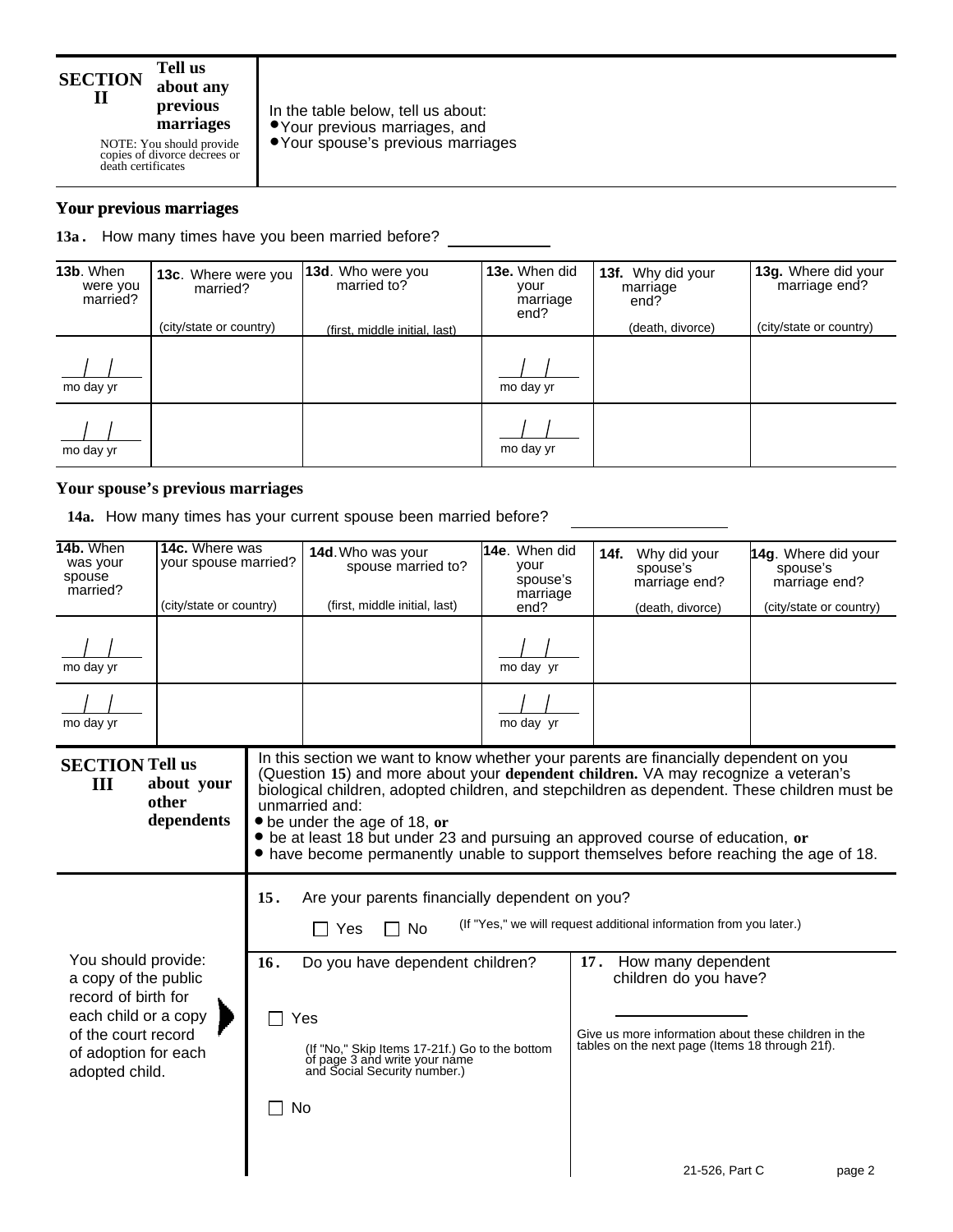| <b>SECTION III</b>                                               |                                                                                                                                                                                                                          | Tell us about your dependents (continued)      |                    |                                                                                       |                   |                                            |                                                                                |                                        |
|------------------------------------------------------------------|--------------------------------------------------------------------------------------------------------------------------------------------------------------------------------------------------------------------------|------------------------------------------------|--------------------|---------------------------------------------------------------------------------------|-------------------|--------------------------------------------|--------------------------------------------------------------------------------|----------------------------------------|
| <b>18a.</b> What is the name<br>of your unmarried<br>child(ren)? | 18b. Date and<br>place<br>of birth                                                                                                                                                                                       | 18c. Social Security<br>Number                 | 19a.<br>Biological | 19b.<br>Adopted                                                                       | 19c.<br>Stepchild | 20a.<br>18-23 yrs.<br>old and in<br>school | 20b.<br>Seriously<br>disabled<br>before                                        | 20c.<br>Child<br>previously<br>married |
| (first, middle initial, last)                                    | (city/state or country)<br>mo day yr<br>Place:                                                                                                                                                                           |                                                | $\Box$             | $\Box$                                                                                | $\Box$            | $\Box$                                     | age 18<br>$\Box$                                                               | $\Box$                                 |
|                                                                  | mo day yr<br>Place:                                                                                                                                                                                                      |                                                | $\Box$             | $\Box$                                                                                | $\Box$            | $\Box$                                     | $\mathbf{I}$                                                                   | $\mathbf{L}$                           |
|                                                                  | mo day yr<br>Place:                                                                                                                                                                                                      |                                                | $\Box$             | $\Box$                                                                                | □                 | $\Box$                                     | $\mathsf{I}$                                                                   | $\mathbf{L}$                           |
|                                                                  | mo day yr<br>Place:                                                                                                                                                                                                      |                                                | $\Box$             | $\Box$                                                                                | □                 | $\Box$                                     | $\Box$                                                                         | $\Box$                                 |
| $\Box$ Yes<br>No<br>$\Box$<br>below.)                            | (If "Yes," skip Items 21b thru 21f and write<br>your name and Social Security<br>number below.)<br>(If "No," complete Item 21b and the table<br>below (Items 21c -21f) and write<br>your name and Social Security number |                                                | not live with you? |                                                                                       |                   |                                            |                                                                                |                                        |
| 21c. What is the name                                            |                                                                                                                                                                                                                          |                                                |                    | 21e. What is the name of                                                              |                   |                                            |                                                                                |                                        |
| of your child?<br>(first, middle initial, last)                  |                                                                                                                                                                                                                          | 21d. What is your child's<br>complete address? |                    | the person your child<br>lives with (If applicable)?<br>(first, middle initial, last) |                   |                                            | 21f. How much do you<br>contribute each month to<br>the support of your child? |                                        |
|                                                                  |                                                                                                                                                                                                                          |                                                |                    |                                                                                       |                   | \$                                         |                                                                                |                                        |
|                                                                  |                                                                                                                                                                                                                          |                                                |                    |                                                                                       |                   | \$                                         |                                                                                |                                        |
|                                                                  |                                                                                                                                                                                                                          |                                                |                    |                                                                                       |                   | \$                                         |                                                                                |                                        |
|                                                                  |                                                                                                                                                                                                                          |                                                |                    |                                                                                       |                   | \$                                         |                                                                                |                                        |
| Your name                                                        |                                                                                                                                                                                                                          |                                                |                    | <b>Your Social Security Number</b>                                                    |                   |                                            |                                                                                |                                        |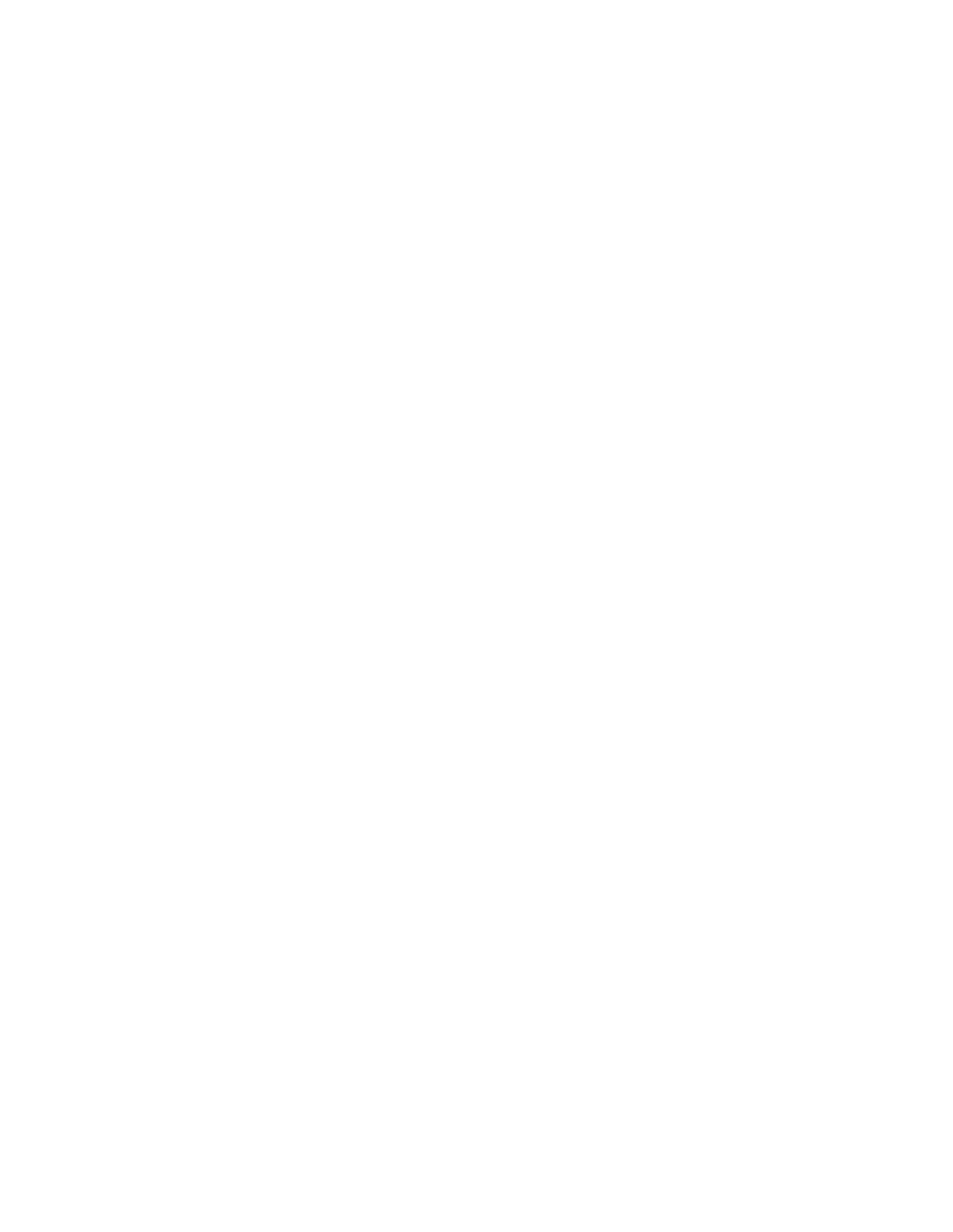# **Department of<br>Veterans Affairs**

## **VA Form 21-526, Part D: Pension**

**Use this form to apply for pension. Remember that you must also fill out a VA Form 21-526, Part A: General Information, for your application to be processed. Be sure to write your name and Social Security number in the space provided on page 4.**

| <b>SECTION Tell us</b><br>about your<br>1<br>disability<br>and<br>background                                                                                 | 1a. What disability(ies) prevent you from<br>working?                                                                                                                                                 | 1b. When did the disability (ies) begin?                                                                        |
|--------------------------------------------------------------------------------------------------------------------------------------------------------------|-------------------------------------------------------------------------------------------------------------------------------------------------------------------------------------------------------|-----------------------------------------------------------------------------------------------------------------|
|                                                                                                                                                              |                                                                                                                                                                                                       | day<br>vr<br>mo                                                                                                 |
| Complete this section if<br>you are claiming pension<br>because of permanent<br>and total disability not<br>caused by your military                          | 2. Are you claiming a special monthly<br>pension because you need the<br>regular assistance of another person,<br>are blind, nearly blind, or having<br>severe visual problems, or are<br>housebound? | 3a. Are you now, or have you recently<br>been hospitalized or given outpatient<br>or home-based care?           |
| service.                                                                                                                                                     |                                                                                                                                                                                                       | $\Box$ Yes<br>$\Box$ No<br>(If "Yes," answer Items 3b and 3c also)                                              |
|                                                                                                                                                              | 」Yes □ No<br>3b. Tell us the dates of the recent<br>hospitalization or care                                                                                                                           | 3c. What is the name and complete<br>mailing address of the facility or<br>doctor?                              |
| Attach current medical<br>evidence showing that you                                                                                                          | Began<br>$\overline{day}$<br>$\overline{mo}$                                                                                                                                                          |                                                                                                                 |
| are permanently<br>and totally disabled.                                                                                                                     | Ended<br>day<br>mo<br>vr                                                                                                                                                                              |                                                                                                                 |
| Note: If you are a                                                                                                                                           | 4a. Are you now employed?                                                                                                                                                                             | 4b. When did you last work?                                                                                     |
| veteran who is age<br>65 or older or determined<br>to be disabled by the Social<br>Security Administration,<br>you DO NOT have to<br>submit medical evidence | $\Box$ No<br>$\Box$ Yes<br>(If "No," answer Item 4b also)                                                                                                                                             |                                                                                                                 |
|                                                                                                                                                              | 4c. Were you self-employed before<br>becoming totally disabled?                                                                                                                                       | 4d. What kind of work did you do?                                                                               |
| with your application.                                                                                                                                       | $\Box$ Yes<br>$\Box$ No<br>(If "Yes," answer Item 4d and 4e also)                                                                                                                                     |                                                                                                                 |
|                                                                                                                                                              | 4e. Are you still self-employed?                                                                                                                                                                      | What kind of work do you do now?<br>4f.                                                                         |
|                                                                                                                                                              | □ No<br>Yes                                                                                                                                                                                           |                                                                                                                 |
|                                                                                                                                                              | (If "Yes," answer Item 4f also)                                                                                                                                                                       |                                                                                                                 |
|                                                                                                                                                              | Have you claimed or are you<br>4g.<br>receiving disability benefits from the Social<br>Security Administration (SSA)?                                                                                 | 4h. Circle the highest year of education<br>you completed:<br><b>Grade school</b><br>1 2 3 4 5 6 7 8 9 10 11 12 |
|                                                                                                                                                              | l No<br>∐ Yes                                                                                                                                                                                         | College                                                                                                         |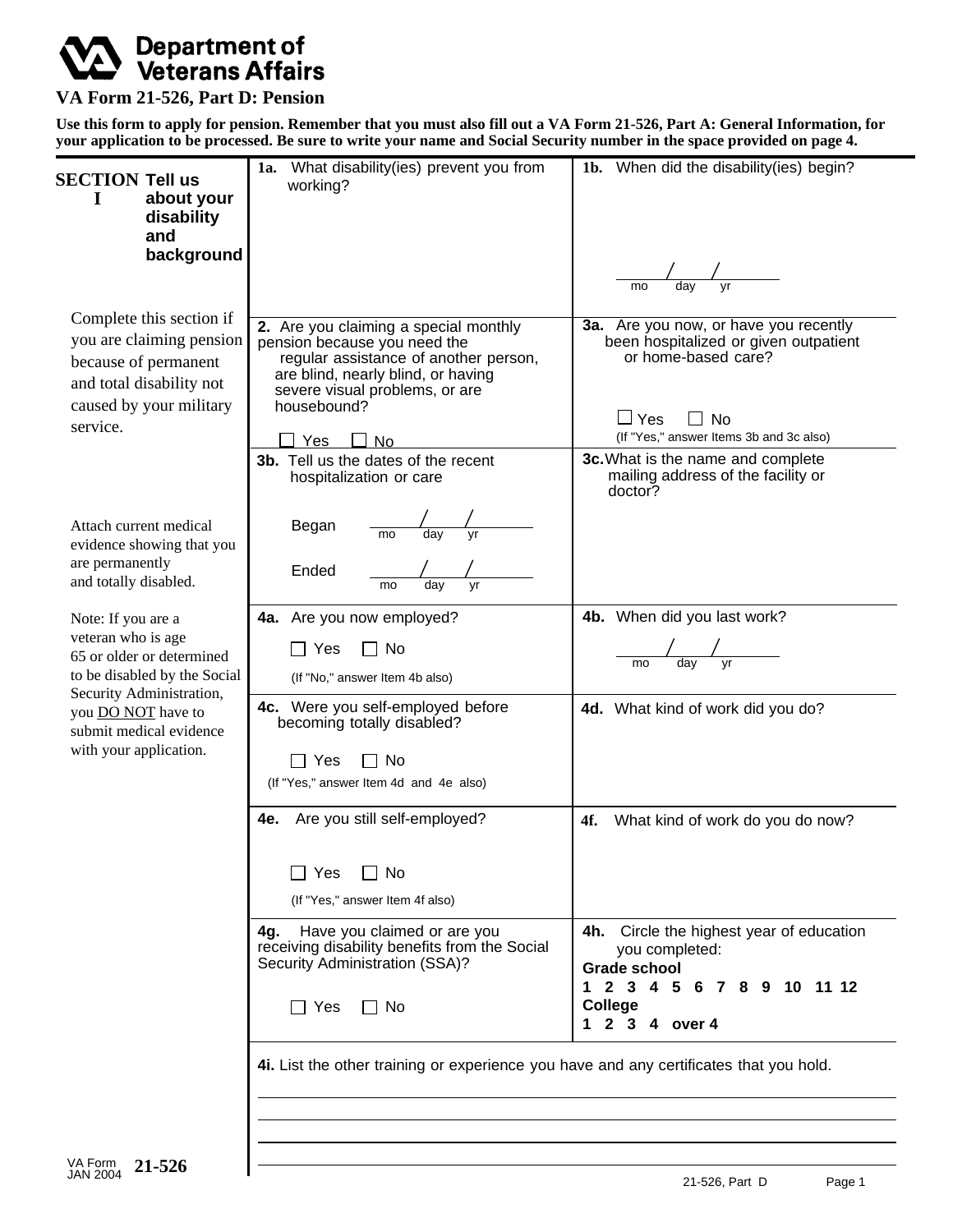| <b>SECTIO</b><br>N<br>$\mathbf{I}$                                                                                                                                                                             | Tell us<br>your<br>work<br>history                     | In the table below, tell us about all of your employment, including<br>self-employment, for one year before you became disabled to the present.                                                                                                                                                                                                                                                                                                                                                                             |                                                                                                                                          |                                     |                                                                                    |                                                           |                                                 |  |  |
|----------------------------------------------------------------------------------------------------------------------------------------------------------------------------------------------------------------|--------------------------------------------------------|-----------------------------------------------------------------------------------------------------------------------------------------------------------------------------------------------------------------------------------------------------------------------------------------------------------------------------------------------------------------------------------------------------------------------------------------------------------------------------------------------------------------------------|------------------------------------------------------------------------------------------------------------------------------------------|-------------------------------------|------------------------------------------------------------------------------------|-----------------------------------------------------------|-------------------------------------------------|--|--|
|                                                                                                                                                                                                                | 5a. What was the name and<br>address of your employer? |                                                                                                                                                                                                                                                                                                                                                                                                                                                                                                                             | 5b. What was your<br>job title?                                                                                                          | 5c. When did<br>your work<br>begin? | 5d. When did<br>your work<br>end?                                                  | $5e.$ How many<br>days were<br>lost due to<br>disability? | 5f. What were your<br>total annual<br>earnings? |  |  |
|                                                                                                                                                                                                                |                                                        |                                                                                                                                                                                                                                                                                                                                                                                                                                                                                                                             |                                                                                                                                          | mo day yr                           | mo day yr                                                                          |                                                           | \$                                              |  |  |
|                                                                                                                                                                                                                |                                                        |                                                                                                                                                                                                                                                                                                                                                                                                                                                                                                                             |                                                                                                                                          | mo day yr                           | mo day yr                                                                          |                                                           | \$                                              |  |  |
|                                                                                                                                                                                                                |                                                        |                                                                                                                                                                                                                                                                                                                                                                                                                                                                                                                             |                                                                                                                                          | mo day yr                           | mo day yr                                                                          |                                                           | \$                                              |  |  |
| <b>SECTION</b><br>III                                                                                                                                                                                          | Tell us<br>if you<br>are in a<br>nursing<br>home       |                                                                                                                                                                                                                                                                                                                                                                                                                                                                                                                             | In this section, tell us if you are in a nursing home. If you are in a nursing home, give us<br>more information about the nursing home. |                                     |                                                                                    |                                                           |                                                 |  |  |
| To get your claim<br>processed faster,<br>provide a statement<br>by an official of the<br>nursing home that<br>tells us that you are<br>a patient in the<br>nursing home<br>because of a<br>physical or mental |                                                        | 6a. Are you now in a nursing home?<br>$\Box$ No<br>∐ Yes<br>(If "yes," answer Item 6b also)                                                                                                                                                                                                                                                                                                                                                                                                                                 |                                                                                                                                          |                                     | 6b. What is the name and complete<br>mailing address of the facility or<br>doctor? |                                                           |                                                 |  |  |
| for your care.                                                                                                                                                                                                 | disability and tells<br>us the daily charge            | 6c.                                                                                                                                                                                                                                                                                                                                                                                                                                                                                                                         | Does Medicaid cover all or part of<br>your nursing home costs?                                                                           |                                     |                                                                                    | 6d. Have you applied for Medicaid?                        |                                                 |  |  |
|                                                                                                                                                                                                                |                                                        |                                                                                                                                                                                                                                                                                                                                                                                                                                                                                                                             | _ No<br>Yes<br>(If "no," answer Item 6d also)                                                                                            |                                     | Yes                                                                                | No                                                        |                                                 |  |  |
|                                                                                                                                                                                                                | <b>SECTION Tell us the</b><br>net worth                | In this section, we ask you to give us specific information about your net worth and the net worth<br>of your dependents. You will need to enter this information in the tables on page 3.                                                                                                                                                                                                                                                                                                                                  |                                                                                                                                          |                                     |                                                                                    |                                                           |                                                 |  |  |
| IV                                                                                                                                                                                                             | of you and<br>your<br>dependents                       | You must include all assets in your net worth except those items you use everyday (See<br>definition of net worth below.)<br>You should subtract from the market value of your real estate any amounts that you owe<br>on it (such as mortgages, liens, etc.)<br>You can subtract mortgages on any property, and the value of the house or part of a<br>building that you live in as your primary residence.<br>You can report farms or buildings that you or a dependent own by reporting its value as<br>"real property." |                                                                                                                                          |                                     |                                                                                    |                                                           |                                                 |  |  |
| worth is sizeable.                                                                                                                                                                                             | VA cannot pay you<br>pension if your net               | Definitions:<br>Net worth is the market value of all interest and rights in any kind of property less any mortgages<br>or other claims against the property. However, net worth does not include the house you live in or<br>a reasonable area of land it sits on. Net worth also does not include the value of personal things<br>you use everyday like your vehicle, clothing, and furniture.                                                                                                                             |                                                                                                                                          |                                     |                                                                                    |                                                           |                                                 |  |  |
|                                                                                                                                                                                                                |                                                        | Go to Page 3 and fill out the table.                                                                                                                                                                                                                                                                                                                                                                                                                                                                                        |                                                                                                                                          |                                     |                                                                                    |                                                           |                                                 |  |  |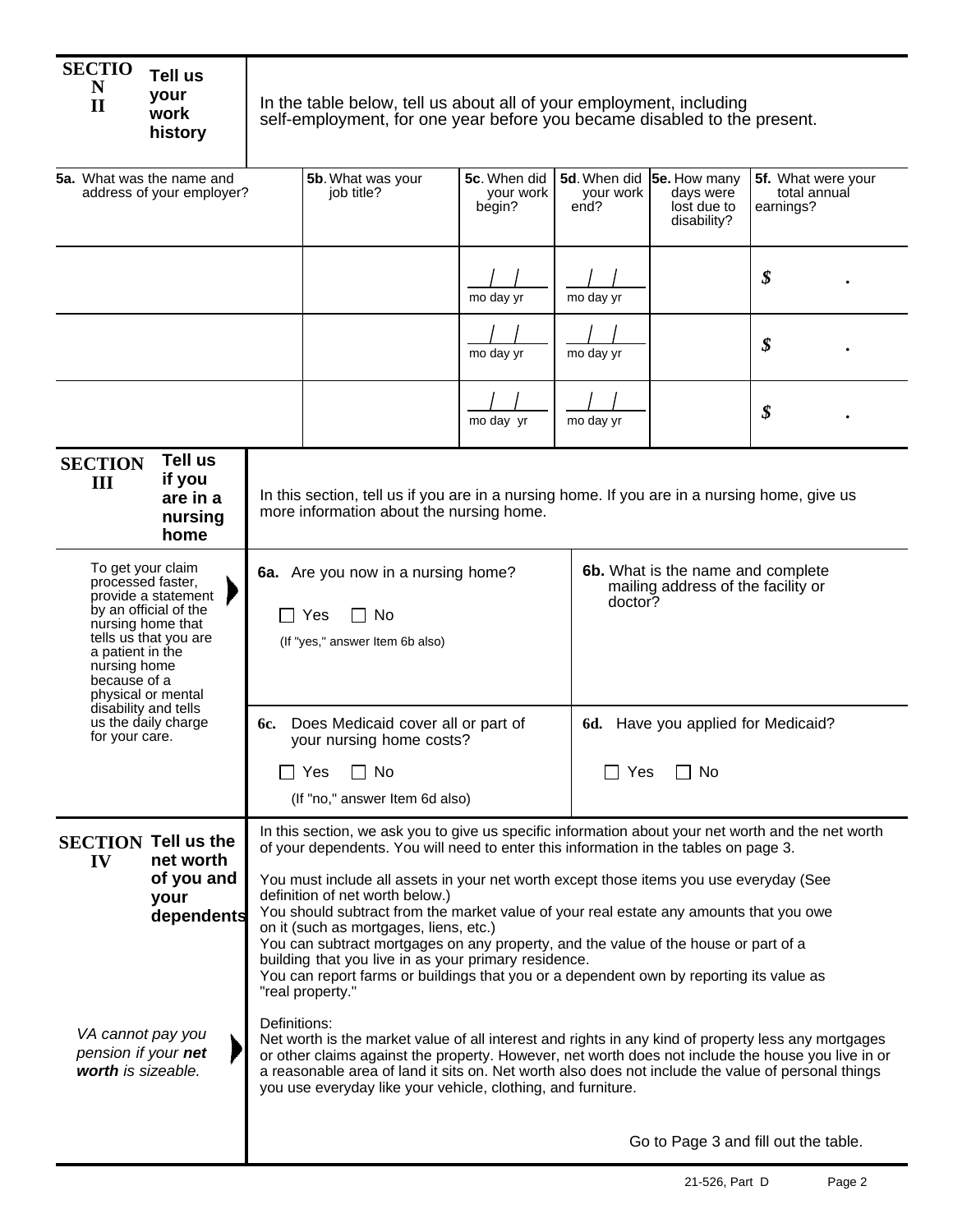| <b>SECTION</b>                                                                                                                                                              |                                                                                           | Tell us about your net worth and your dependents' net worth.<br>For items 7a-h: provide the amounts. If<br>none, write "0" or "None" |                                                                                                                |                                                                                                                            |                                                                                                                                                                                                                                                                                                                                                                                                                                                                                                                                                                                                                               |                                                                                                                 |  |  |  |  |
|-----------------------------------------------------------------------------------------------------------------------------------------------------------------------------|-------------------------------------------------------------------------------------------|--------------------------------------------------------------------------------------------------------------------------------------|----------------------------------------------------------------------------------------------------------------|----------------------------------------------------------------------------------------------------------------------------|-------------------------------------------------------------------------------------------------------------------------------------------------------------------------------------------------------------------------------------------------------------------------------------------------------------------------------------------------------------------------------------------------------------------------------------------------------------------------------------------------------------------------------------------------------------------------------------------------------------------------------|-----------------------------------------------------------------------------------------------------------------|--|--|--|--|
| IV<br>(Continued)                                                                                                                                                           |                                                                                           |                                                                                                                                      |                                                                                                                |                                                                                                                            |                                                                                                                                                                                                                                                                                                                                                                                                                                                                                                                                                                                                                               |                                                                                                                 |  |  |  |  |
|                                                                                                                                                                             |                                                                                           |                                                                                                                                      |                                                                                                                |                                                                                                                            | Child(ren)                                                                                                                                                                                                                                                                                                                                                                                                                                                                                                                                                                                                                    |                                                                                                                 |  |  |  |  |
| <b>Source</b>                                                                                                                                                               |                                                                                           | <b>Veteran</b>                                                                                                                       | <b>Spouse</b>                                                                                                  | I. Name:                                                                                                                   | II. Name:                                                                                                                                                                                                                                                                                                                                                                                                                                                                                                                                                                                                                     | III. Name:                                                                                                      |  |  |  |  |
| 7a. Cash, non-interest<br>bearing bank<br>accounts                                                                                                                          |                                                                                           |                                                                                                                                      |                                                                                                                | (first, middle initial, last)                                                                                              | (first, middle initial, last)                                                                                                                                                                                                                                                                                                                                                                                                                                                                                                                                                                                                 | (first, middle initial, last)                                                                                   |  |  |  |  |
| 7b. Interest bearing bank<br>accounts, certificates<br>of deposit (CDs)                                                                                                     |                                                                                           |                                                                                                                                      |                                                                                                                |                                                                                                                            |                                                                                                                                                                                                                                                                                                                                                                                                                                                                                                                                                                                                                               |                                                                                                                 |  |  |  |  |
| 7c. IRAs, Keogh Plans,<br>etc.                                                                                                                                              |                                                                                           |                                                                                                                                      |                                                                                                                |                                                                                                                            |                                                                                                                                                                                                                                                                                                                                                                                                                                                                                                                                                                                                                               |                                                                                                                 |  |  |  |  |
| 7d. Stocks and bonds                                                                                                                                                        |                                                                                           |                                                                                                                                      |                                                                                                                |                                                                                                                            |                                                                                                                                                                                                                                                                                                                                                                                                                                                                                                                                                                                                                               |                                                                                                                 |  |  |  |  |
| 7e. Mutual funds                                                                                                                                                            |                                                                                           |                                                                                                                                      |                                                                                                                |                                                                                                                            |                                                                                                                                                                                                                                                                                                                                                                                                                                                                                                                                                                                                                               |                                                                                                                 |  |  |  |  |
| 7f. Value of business<br>assets                                                                                                                                             |                                                                                           |                                                                                                                                      |                                                                                                                |                                                                                                                            |                                                                                                                                                                                                                                                                                                                                                                                                                                                                                                                                                                                                                               |                                                                                                                 |  |  |  |  |
| 7g. Real property<br>(not your home)                                                                                                                                        |                                                                                           |                                                                                                                                      |                                                                                                                |                                                                                                                            |                                                                                                                                                                                                                                                                                                                                                                                                                                                                                                                                                                                                                               |                                                                                                                 |  |  |  |  |
| 7h. All other property                                                                                                                                                      |                                                                                           |                                                                                                                                      |                                                                                                                |                                                                                                                            |                                                                                                                                                                                                                                                                                                                                                                                                                                                                                                                                                                                                                               |                                                                                                                 |  |  |  |  |
| <b>SECTION</b><br>V                                                                                                                                                         | Tell us<br>about the<br>income<br>you have<br>received<br>and you<br>expect to<br>receive |                                                                                                                                      | "Unknown" in the space.<br>"None" in the space.                                                                | information in the tables on Page 4. In these tables,<br>Do not report the same information in both tables.                | In this section, we ask you to give us specific information about the income you have<br>received and the income you expect to receive from all sources. You will need to enter this<br>Report the total amounts before you take out deductions for taxes, insurance, etc.<br>If you expect to receive a payment, but you don't know how much it will be, write<br>If you do not receive any payments from one of the sources that we list, write "0" or<br>If you are receiving monthly benefits, give us a copy of your most recent award letter.<br>This will help us determine the amount of benefits you should be paid. |                                                                                                                 |  |  |  |  |
| Payments from any<br>source will be<br>counted, unless the<br>law says that they<br>don't need to be<br>counted. VA will<br>determine any amount<br>that does<br>not count. |                                                                                           | income from rental<br>this form?                                                                                                     | 8. Will you receive any<br>property or from operation<br>of a business within 12<br>months of the day you sign | 9. Will you receive<br>any income from<br>the operation of a<br>farm within 12<br>months of the day<br>you sign this form? | 10. Do you expect to receive<br>money from a civilian agency,<br>form?                                                                                                                                                                                                                                                                                                                                                                                                                                                                                                                                                        | corporation, or individual, because<br>of personal injury or death within 12<br>months of the day you sign this |  |  |  |  |
|                                                                                                                                                                             |                                                                                           | ∐ Yes                                                                                                                                | ⊟ No                                                                                                           | Yes<br>l I No                                                                                                              | Yes<br>21-526, Part D                                                                                                                                                                                                                                                                                                                                                                                                                                                                                                                                                                                                         | $\Box$ No<br>Page 3                                                                                             |  |  |  |  |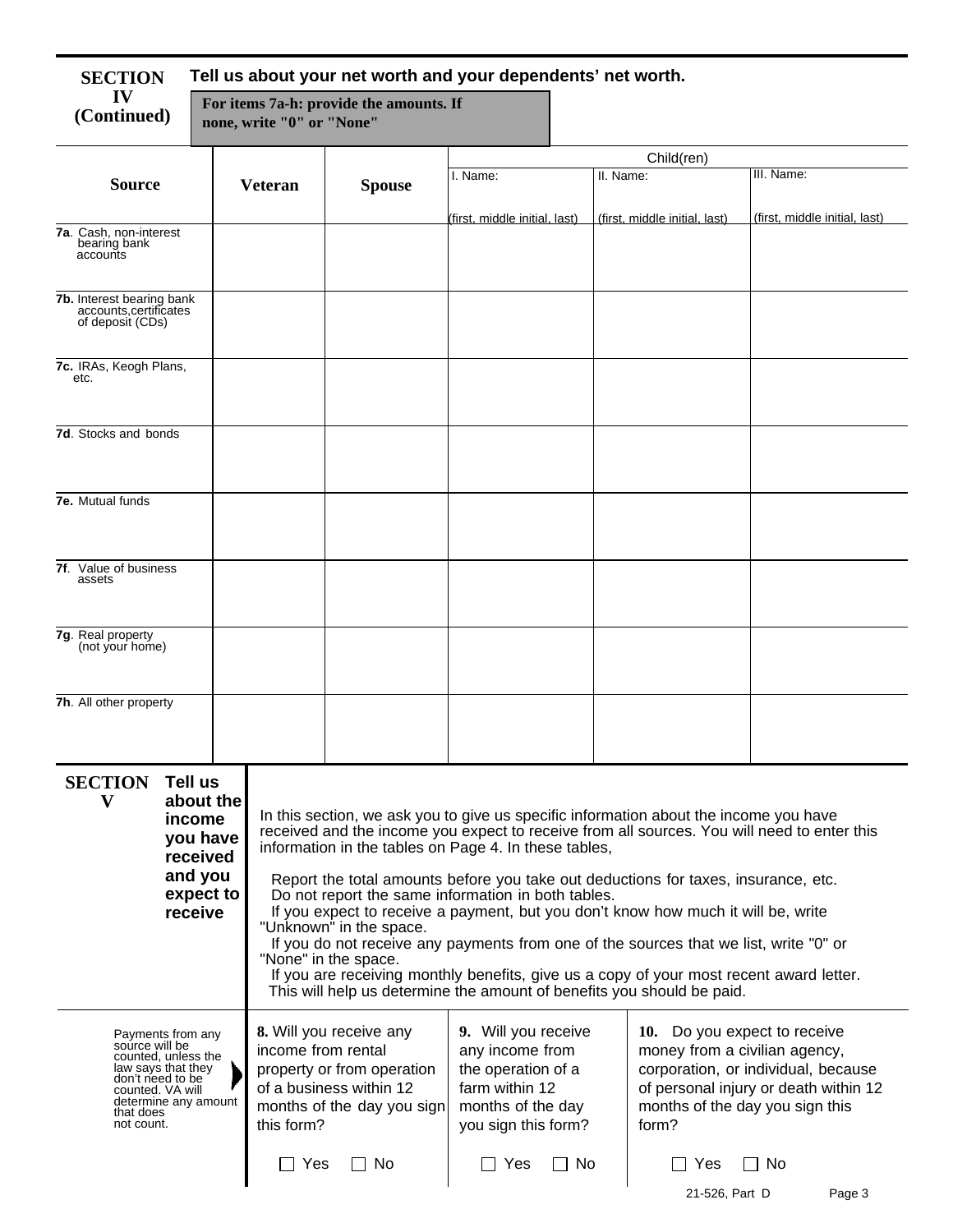#### **Monthly Income Tell us the income you and your dependents receive every month. SECTION V (Continued)**

For Items 11a-12f if none write "0" or "None"

|                                                                                 |                |               | Child(ren)                    |                               |                                       |  |  |
|---------------------------------------------------------------------------------|----------------|---------------|-------------------------------|-------------------------------|---------------------------------------|--|--|
| Sources of recurring<br>monthly income                                          | <b>Veteran</b> | <b>Spouse</b> | I. Name:                      | II. Name:                     | III. Name:                            |  |  |
|                                                                                 |                |               | (first. middle initial. last) | ffirst, middle initial, last) | <u>l(first. middle initial. last)</u> |  |  |
| 11a. Social Security                                                            |                |               |                               |                               |                                       |  |  |
| 11b. U.S. Civil Service                                                         |                |               |                               |                               |                                       |  |  |
| 11c. U.S. Railroad<br>Retirement                                                |                |               |                               |                               |                                       |  |  |
| 11d. Military Retired Pay                                                       |                |               |                               |                               |                                       |  |  |
| 11e. Black Lung Benefits                                                        |                |               |                               |                               |                                       |  |  |
| 11f. Supplemental Security<br>(SSI)/Public Assistance)                          |                |               |                               |                               |                                       |  |  |
| 11g. Other income<br>received monthly<br>(Please write in the<br>source below:) |                |               |                               |                               |                                       |  |  |

# Next 12 months -Tell us about other income for you and your dependents

|                                                                          |                                 |               |                   |                                                                          | Child(ren)                                                              |                                                                                                                                                                                                                                                                                                                                                                                                                                                                                                                                                                                                                                                                                                |  |  |
|--------------------------------------------------------------------------|---------------------------------|---------------|-------------------|--------------------------------------------------------------------------|-------------------------------------------------------------------------|------------------------------------------------------------------------------------------------------------------------------------------------------------------------------------------------------------------------------------------------------------------------------------------------------------------------------------------------------------------------------------------------------------------------------------------------------------------------------------------------------------------------------------------------------------------------------------------------------------------------------------------------------------------------------------------------|--|--|
| <b>Sources of income</b><br>for the next 12                              | <b>Veteran</b>                  | <b>Spouse</b> |                   | I. Name:                                                                 | II. Name:                                                               | III. Name:                                                                                                                                                                                                                                                                                                                                                                                                                                                                                                                                                                                                                                                                                     |  |  |
| months                                                                   |                                 |               |                   | (first, middle initial, last)                                            | (first, middle initial, last)                                           | (first, middle initial, last)                                                                                                                                                                                                                                                                                                                                                                                                                                                                                                                                                                                                                                                                  |  |  |
| 12a. Gross wages<br>and salary                                           |                                 |               |                   |                                                                          |                                                                         |                                                                                                                                                                                                                                                                                                                                                                                                                                                                                                                                                                                                                                                                                                |  |  |
| 12b. Total interest<br>and dividends                                     |                                 |               |                   |                                                                          |                                                                         |                                                                                                                                                                                                                                                                                                                                                                                                                                                                                                                                                                                                                                                                                                |  |  |
| 12c. Worker's<br>compensation for<br>injury                              |                                 |               |                   |                                                                          |                                                                         |                                                                                                                                                                                                                                                                                                                                                                                                                                                                                                                                                                                                                                                                                                |  |  |
| 12d. Unemployment<br>compensation                                        |                                 |               |                   |                                                                          |                                                                         |                                                                                                                                                                                                                                                                                                                                                                                                                                                                                                                                                                                                                                                                                                |  |  |
| 12e. Other military<br>benefit (Please write<br>in the source below.)    |                                 |               |                   |                                                                          |                                                                         |                                                                                                                                                                                                                                                                                                                                                                                                                                                                                                                                                                                                                                                                                                |  |  |
| 12f. Other one-time<br>benefit (Please write<br>in the source below:)    |                                 |               |                   |                                                                          |                                                                         |                                                                                                                                                                                                                                                                                                                                                                                                                                                                                                                                                                                                                                                                                                |  |  |
| <b>SECTION VI</b><br><b>IMPORTANT-Items 13A</b><br>through 13E should be | needed attach a separate sheet. |               |                   |                                                                          |                                                                         | Tell us any information concerning, Medical, Legal or Other Expenses- Family medical expenses actually paid by you may be<br>deductible from your income. Show the amount of unreimbursed medical expenses you paid for yourself or relatives you are under an<br>obligation to support. Also, show medical, legal or other expenses you paid because of a disability for which civilian disability benefits have<br>been awarded. When determining your income, we may be able to deduct them from the disability benefits for the year in which the<br>expenses are paid. Do not include any expenses for which you were reimbursed. Show the Medicare deduction in line 1. If more space is |  |  |
| completed only if you are<br>applying for<br>nonservice-connected        | 13A. AMOUNT PAID<br>BY YOU      |               | 13B. DATE<br>PAID | 13C. PURPOSE<br>(Doctor's fees, hospital<br>charges, Attorney fees, etc) | 13D. PAID TO<br>(Name of doctor, hospital,<br>pharmacy, Attorney, etc.) | 13E. DISABILITY OR<br>RELATIONSHIP OF PERSON<br>FOR WHOM EXPENSES PAID                                                                                                                                                                                                                                                                                                                                                                                                                                                                                                                                                                                                                         |  |  |
| pension.                                                                 |                                 |               |                   |                                                                          |                                                                         |                                                                                                                                                                                                                                                                                                                                                                                                                                                                                                                                                                                                                                                                                                |  |  |
|                                                                          |                                 |               |                   |                                                                          |                                                                         |                                                                                                                                                                                                                                                                                                                                                                                                                                                                                                                                                                                                                                                                                                |  |  |
| <b>Your name</b>                                                         |                                 |               |                   |                                                                          | <b>Your Social Security Number</b>                                      |                                                                                                                                                                                                                                                                                                                                                                                                                                                                                                                                                                                                                                                                                                |  |  |
|                                                                          |                                 |               |                   |                                                                          |                                                                         |                                                                                                                                                                                                                                                                                                                                                                                                                                                                                                                                                                                                                                                                                                |  |  |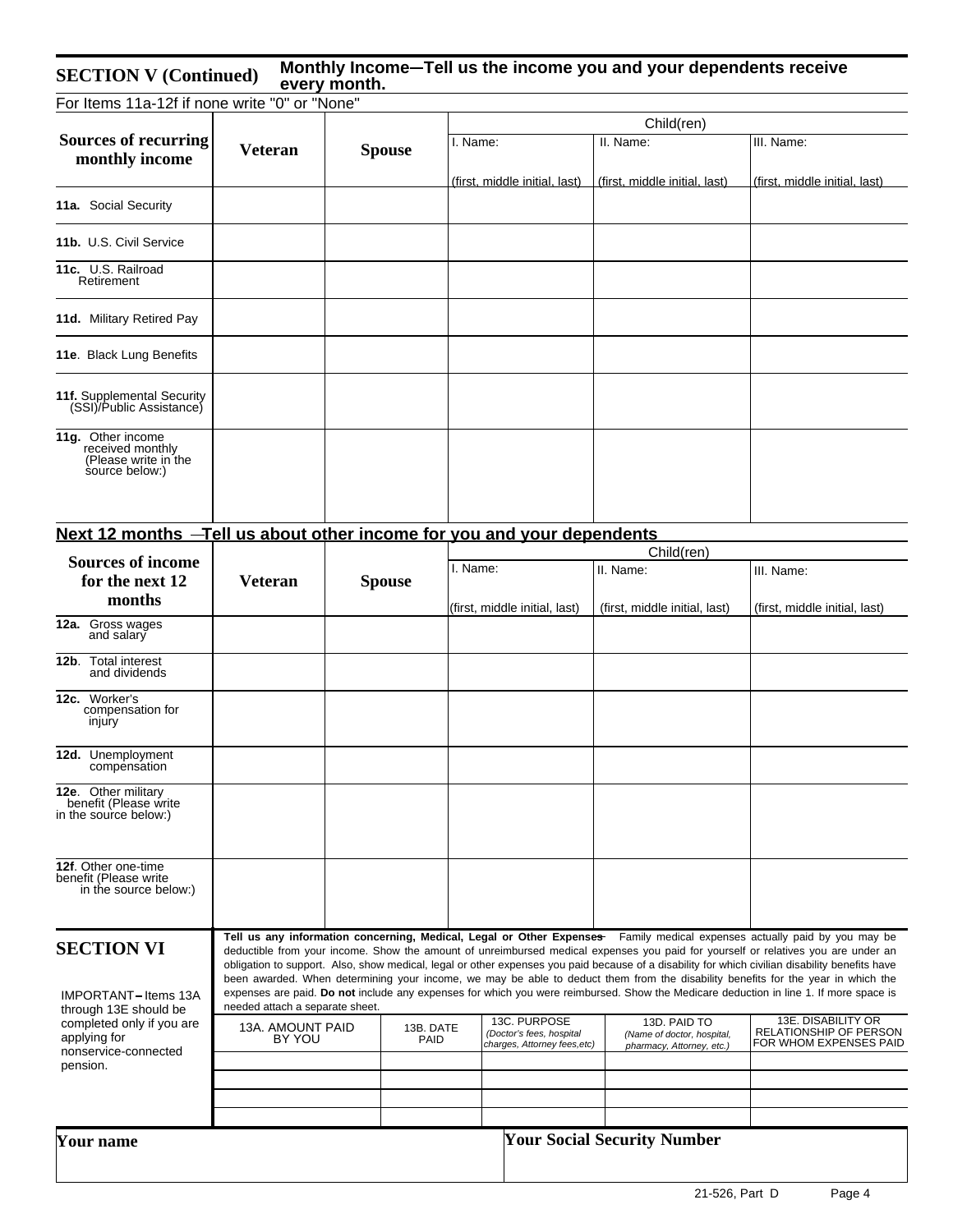| IF YOU HAVE ANY QUESTIONS ABOUT THIS FORM, CALL VA TOLL-FREE AT 1-800-827-1000<br>(TDD 1-800-829-4833 FOR HEARING IMPAIRED)<br>SECTION I-VETERAN/CLAIMANT IDENTIFICATION<br>1. LAST NAME - FIRST NAME - MIDDLE NAME OF VETERAN<br>3. CLAIMANT'S NAME (If other than Veteran) LAST NAME, FIRST, MIDDLE<br>5. RELATIONSHIP OF CLAIMANT TO VETERAN<br><b>SECTION II-SOURCE OF INFORMATION</b><br>7A. LIST THE NAME AND ADDRESS OF THE SOURCE SUCH AS A PHYSICIAN,<br>HOSPITAL, ETC.(Include ZIP Codes, and also a telephone number, if available) | 2. VETERAN'S VA FILE NUMBER<br>6. CLAIMANT'S SOCIAL SECURITY<br><b>NUMBER</b><br>7B. DATE(S) OF TREATMENT,<br>HOSPITALIZATIONS OFFICE<br>VISITS, DISCHARGE FROM<br>TREATMENT OR CARE, ETC.<br>(Include month and year) | 4. VETERAN'S SOCIAL SECURITY NUMBER<br>7C. CONDITION(S)<br>(Illness, injury, etc.) |
|------------------------------------------------------------------------------------------------------------------------------------------------------------------------------------------------------------------------------------------------------------------------------------------------------------------------------------------------------------------------------------------------------------------------------------------------------------------------------------------------------------------------------------------------|------------------------------------------------------------------------------------------------------------------------------------------------------------------------------------------------------------------------|------------------------------------------------------------------------------------|
|                                                                                                                                                                                                                                                                                                                                                                                                                                                                                                                                                |                                                                                                                                                                                                                        |                                                                                    |
|                                                                                                                                                                                                                                                                                                                                                                                                                                                                                                                                                |                                                                                                                                                                                                                        |                                                                                    |
|                                                                                                                                                                                                                                                                                                                                                                                                                                                                                                                                                |                                                                                                                                                                                                                        |                                                                                    |
|                                                                                                                                                                                                                                                                                                                                                                                                                                                                                                                                                |                                                                                                                                                                                                                        |                                                                                    |
|                                                                                                                                                                                                                                                                                                                                                                                                                                                                                                                                                |                                                                                                                                                                                                                        |                                                                                    |
|                                                                                                                                                                                                                                                                                                                                                                                                                                                                                                                                                |                                                                                                                                                                                                                        |                                                                                    |
|                                                                                                                                                                                                                                                                                                                                                                                                                                                                                                                                                |                                                                                                                                                                                                                        |                                                                                    |
|                                                                                                                                                                                                                                                                                                                                                                                                                                                                                                                                                |                                                                                                                                                                                                                        |                                                                                    |
|                                                                                                                                                                                                                                                                                                                                                                                                                                                                                                                                                |                                                                                                                                                                                                                        |                                                                                    |
|                                                                                                                                                                                                                                                                                                                                                                                                                                                                                                                                                |                                                                                                                                                                                                                        |                                                                                    |
|                                                                                                                                                                                                                                                                                                                                                                                                                                                                                                                                                |                                                                                                                                                                                                                        |                                                                                    |
|                                                                                                                                                                                                                                                                                                                                                                                                                                                                                                                                                |                                                                                                                                                                                                                        |                                                                                    |
|                                                                                                                                                                                                                                                                                                                                                                                                                                                                                                                                                |                                                                                                                                                                                                                        |                                                                                    |
|                                                                                                                                                                                                                                                                                                                                                                                                                                                                                                                                                |                                                                                                                                                                                                                        |                                                                                    |
|                                                                                                                                                                                                                                                                                                                                                                                                                                                                                                                                                |                                                                                                                                                                                                                        |                                                                                    |
|                                                                                                                                                                                                                                                                                                                                                                                                                                                                                                                                                |                                                                                                                                                                                                                        |                                                                                    |
| 8. COMMENTS:                                                                                                                                                                                                                                                                                                                                                                                                                                                                                                                                   |                                                                                                                                                                                                                        |                                                                                    |
|                                                                                                                                                                                                                                                                                                                                                                                                                                                                                                                                                |                                                                                                                                                                                                                        |                                                                                    |
|                                                                                                                                                                                                                                                                                                                                                                                                                                                                                                                                                |                                                                                                                                                                                                                        |                                                                                    |
|                                                                                                                                                                                                                                                                                                                                                                                                                                                                                                                                                |                                                                                                                                                                                                                        |                                                                                    |
|                                                                                                                                                                                                                                                                                                                                                                                                                                                                                                                                                |                                                                                                                                                                                                                        |                                                                                    |
|                                                                                                                                                                                                                                                                                                                                                                                                                                                                                                                                                |                                                                                                                                                                                                                        |                                                                                    |
|                                                                                                                                                                                                                                                                                                                                                                                                                                                                                                                                                |                                                                                                                                                                                                                        |                                                                                    |
|                                                                                                                                                                                                                                                                                                                                                                                                                                                                                                                                                |                                                                                                                                                                                                                        |                                                                                    |
|                                                                                                                                                                                                                                                                                                                                                                                                                                                                                                                                                |                                                                                                                                                                                                                        |                                                                                    |
|                                                                                                                                                                                                                                                                                                                                                                                                                                                                                                                                                |                                                                                                                                                                                                                        |                                                                                    |
|                                                                                                                                                                                                                                                                                                                                                                                                                                                                                                                                                |                                                                                                                                                                                                                        |                                                                                    |
|                                                                                                                                                                                                                                                                                                                                                                                                                                                                                                                                                |                                                                                                                                                                                                                        |                                                                                    |
|                                                                                                                                                                                                                                                                                                                                                                                                                                                                                                                                                |                                                                                                                                                                                                                        |                                                                                    |
|                                                                                                                                                                                                                                                                                                                                                                                                                                                                                                                                                |                                                                                                                                                                                                                        |                                                                                    |